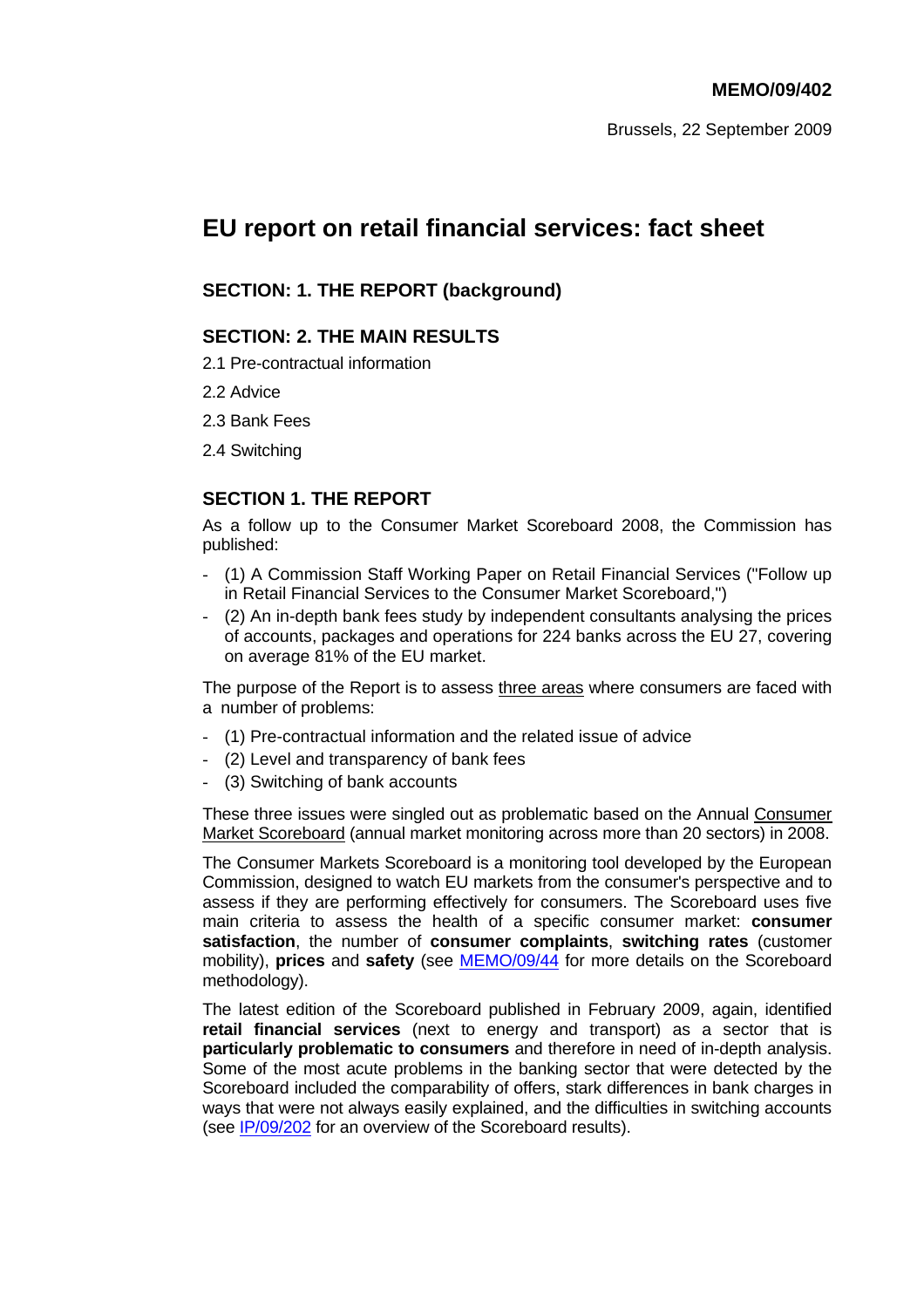### **SECTION 2: THE MAIN RESULTS: Staff Working Paper on Financial Services and Bank Fees Study**

The sections below contain an overview of the main findings for the three specific issues examined by the Commission Staff Working Document and Bank Fees Study.

### **1. On pre-contractual information**

#### **The sources:**

The findings on pre-contractual information used in the report draw on a range of sources including: a 2008 Eurobarometer survey, a report of 2008 on focus groups organised in all 27 Member States and studies by organisations such as the UK Better Regulation Executive and the National Consumer Council of 2007.

#### **The results:**

Pre-contractual information is one of the key instruments intending to facilitate consumer's decision-making when buying financial services. Yet, evidence shows that in many cases the information is difficult to understand. Information which is **incomprehensible, insufficient and** presented in too many different ways making it difficult for consumers to compare different offers and to obtain the best deal are important barriers to cross-border shopping of financial services.

In different surveys consumers complain about deficiencies of information they receive:

- Information is incomprehensible because of complex language using difficult financial or legal jargon.
- Important details of the product are **hidden in small print.**
- Information is **often too long** not sufficiently concentrating on the key features of the product.
- **Too many different formats confuse consumers** and hamper the comparison of offers.
- Sometimes information is given only at the point of sale so that consumers **do not have sufficient time t**o take it into account.

#### For example:

- In focus groups on pre-contractual information requirements in financial services organised by the Commission services in all 27 Member States, **consumers strongly criticised the complex language using difficult financial or legal jargon**. The group members evinced considerable distrust towards financial services providers, based inter alia on opaque language which makes them believe that banks intend to hide unfavourable conditions.
- While consumers emphasised their need for a complete set of information on all necessary aspects of a financial product, they **stressed equally that they receive too much information**. For instance in the UK, consumers found a consumer credit agreement which required 55 minutes to read is not suitable for information purposes.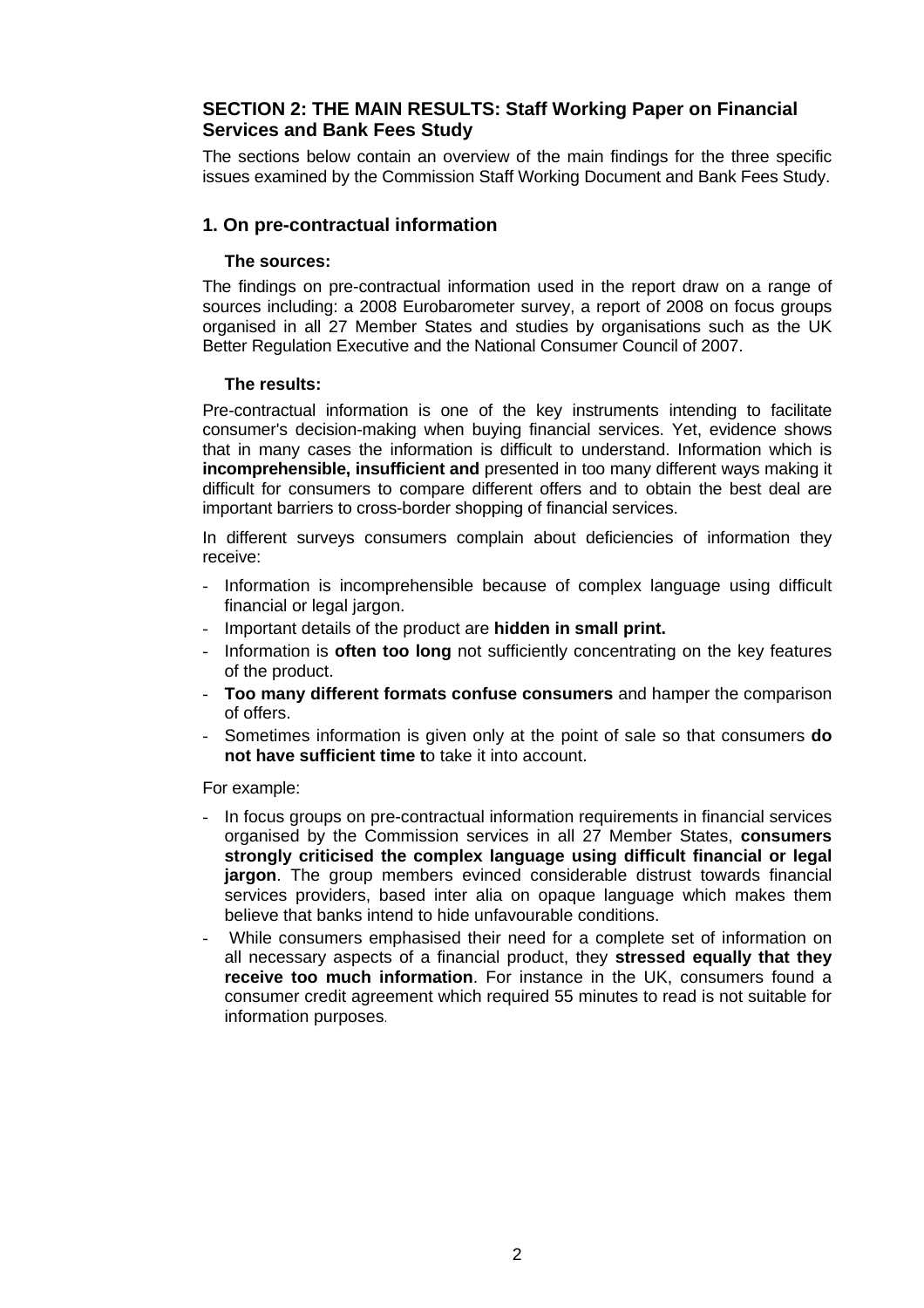### **Background – the current rules**

The regulation of pre-contractual information is done at both EU and national level - it depends on different products. For example mortgage credit is regulated at national level (with an EU self regulatory code of conduct). When a product is regulated at EU level – e.g. consumer credit or payment services, then pre-contractual information is also regulated at EU level. Otherwise requirement are set at national level.

At EU level, in recent years the Commission has done extensive work to improve standards of pre-contractual information – focusing on improving the comparability and clarity by providing standardised, comparable information forms for consumers. The feedback from consumers is very positive on this kind of comparable information. Where product features allow this, a well-drafted set of standardised information disclosures facilitates clearly the comparison of offers. Examples of where this kind of regulation, with standard information for consumers, has been introduced at EU level is for products such as: consumer credit (in 2008) and UCITS (in 2009).

Looking ahead, for packaged retail investment products (PRIPS), the Commission has adopted a Communication in April 2009, announcing its intention to introduce as far as possible standard information requirements to allow for consumers to compare products. For mortgages pre-contractual information is one of the major issues to be discussed in the follow up to the White Paper on Mortgage Credit of 2007. The evidence provided in the reports published today will feed into these debates.

### **2. On advice provided to customers**

### **The sources:**

With regard to advice, the Commission's report draws on a range of sources, including: a study on financial services intermediaries of 2008 launched by the German Consumer Affairs Ministry, a Commission study on credit intermediaries of 2009 and various other surveys and studies of the same time period.

### **The results:**

The preliminary analysis of the data assessed in the Staff Working Paper indicates that:

- The **problems of reliability of advice and the inbuilt conflict of interest** faced by advisors due to remuneration systems that can bias them towards selling particular financial products are clearly matters **which deserve further attention.**
- Advice from bank employees or brokers is often a determining factor in consumers' decisions to buy a specific product. Research shows that many consumers rely, without much reflection, on the advice of a familiar bank employee in their local bank branch or a broker dealing with their financial affairs because they perceive them to be trustworthy.
- There is growing evidence that consumers often do not obtain suitable advice on financial services.
- For example, in Germany, consumers terminate 50-80% of all long-term investments prematurely because of inadequate advice when buying the products. This leads to estimated damages for consumers of 20-30 billion Euros every year. In one survey where 25 German bank advisors were approached in a mystery shopping exercise, 24 of these provided unsuitable advice. Recommending expensive and unsuitable mortgages is a typical example of selling practices resulting in consumer detriment.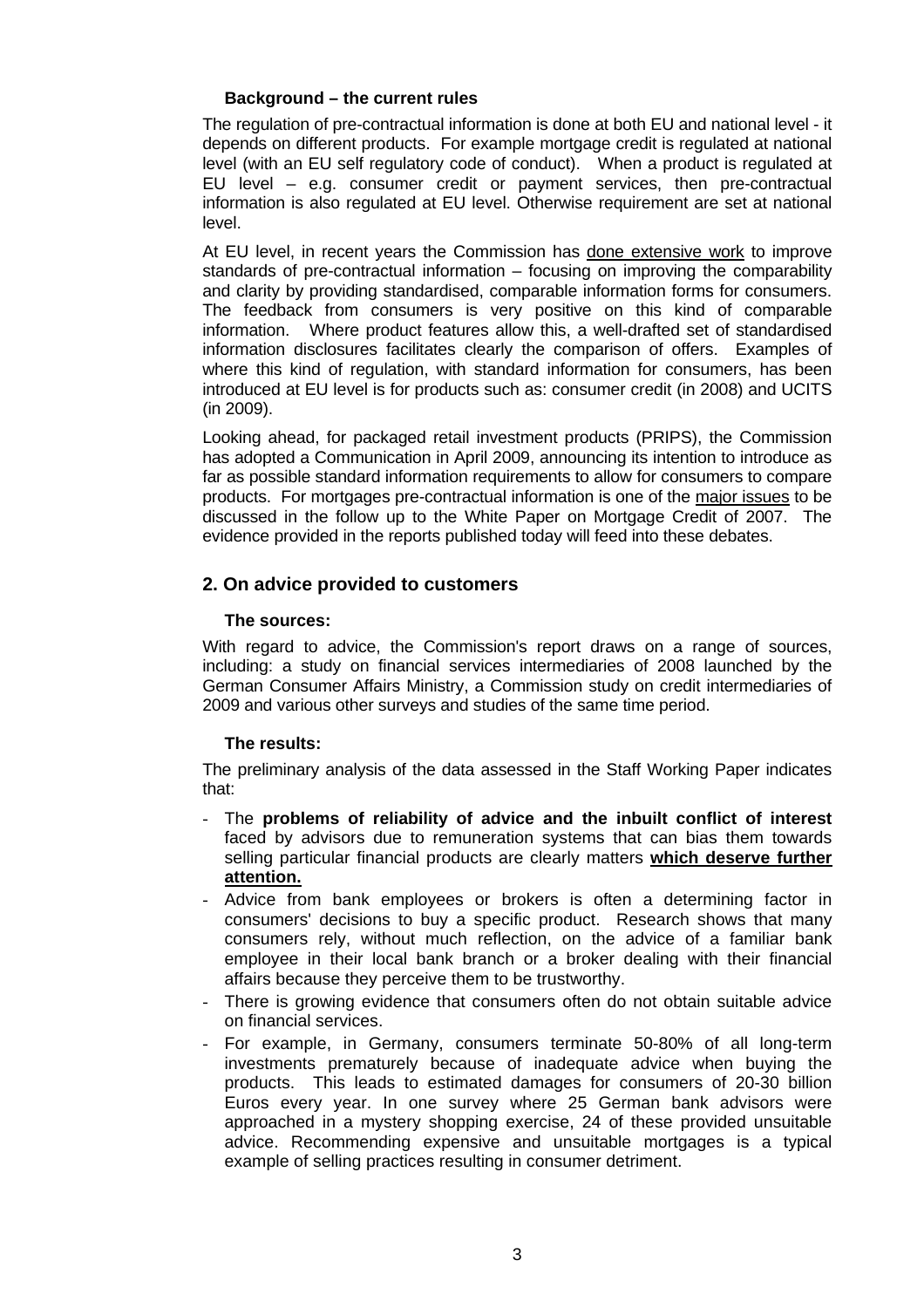- In Ireland, complaints about advice on financial services doubled in 2008 compared to 2007 and almost 65% of them were resolved in favour of the consumer.
- The suspicion is that many of those selling financial products do not have a sufficient understanding of these products to be able to effectively advise consumers on their advantages and risks.
- Furthermore, bank employees or intermediaries may often face an inherent conflict between their interests and the interests of their clients, given remuneration structures which create so-called "commission biases". A study on the impact of these conflicts for direct marketing agents reveals that firms gradually become more lax in relation to the promotion and selling of unsuitable products. The results of a survey on (inter alia) retail investment products revealed that 72% of the investment professionals surveyed consider the fee structures rather than the suitability of investment products for customers as the main driver for sales. (See Staff Working Paper for details.)

#### **Background - the current rules**

For all forms of credit – consumer credit, mortgage credit and others – advice is still a Member State responsibility. For investment there are some rules at EU level. After the financial crisis, the issue of advice has become increasingly important and is being looked at closely by the Commission and authorities at national level to see if further action is necessary. This report contributes to the evidence and will feed into those debates.

#### **3. Bank Fees**

#### **The sources**

The Commission also published a study by an independent consultant to examine **the bank fees charged for current accounts** across the EU-27.

The study "Data collection for prices of current accounts provided to consumers" analysed a sample of **224 financial institutions,** which covers **81% of the retail banking market** in terms of customer deposits. The sample was representative of the diverse banking institutions in the EU.

The **data on bank fees charged for current** accounts were based on the tariffs available on the websites of banks and on the additional contacts with the banks to complete and clarify the information. The **tariffs were assembled between February and April 2009**.

The data used to build the usage profiles was developed based on a variety of sources, in particular the European Central Bank, national central banks, market studies, consumer association surveys and assumptions where no data was available. Market authorities (including banking associations) were consulted on the usage profiles and were invited to provide data or to confirm existing data.

The aim of the study was to assess:

- **prices of current accounts** for different usage profiles in each country, e.g. for average and intensive users (see below for the information on usage profiles);
- the **transparency of bank tariffs** in all countries;
- the **simplicity of** bank **tariffs**;
- the use of **payment tools**, grouping countries according to national preferences for using **electronic payments or manual** operations, e.g. overthe-counter cash withdrawals.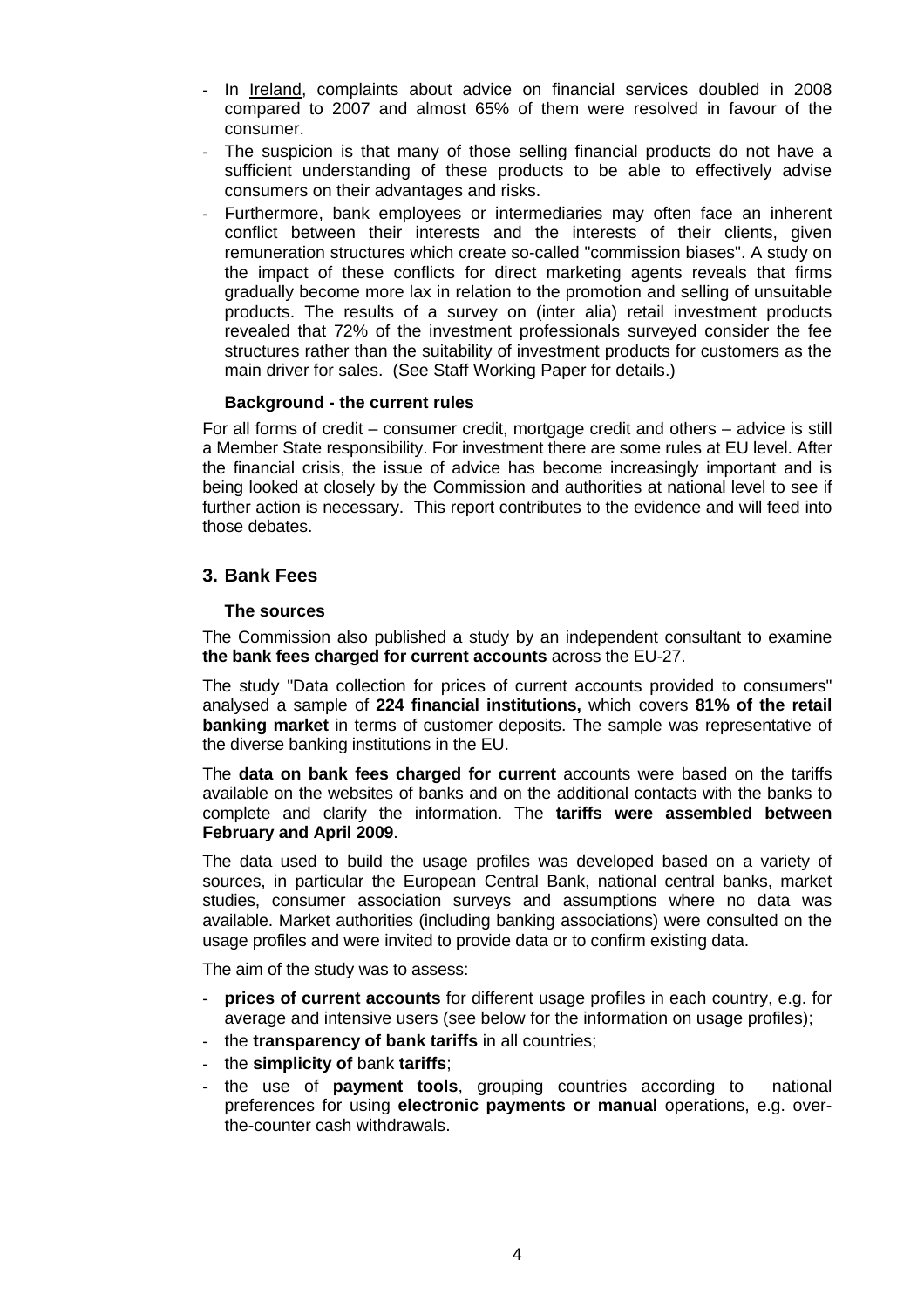Some examples of current account fees and services which were examined in the study are:

- basic annual charges (e.g. package fees and account maintenance charges),
- account charges (e.g. opening/closing, overdrafts, insufficient funds, over-thecounter transactions, accounts movements, internet and phone banking, income from credit interest, etc.).
- debit and credit card charges (issuance, annual fees, blocking and replacement, charges for withdrawals, purchases and online payments, etc.),
- credit transfer charges (reception and transmission of credit transfers, standing orders including setup, modification and closure, etc.),
- direct debit charges (fees for setting up direct debits, sending and closure),
- cheques related charges (fees for order of chequebooks, cheque drawing, cheque lodging and cheque bouncing).

#### **The methodology:**

To investigate the bank fees, a key concept used in the study is that of a "**consumer usage profile**":

- **four consumer usage profiles** were created **for each EU country** (**average, active, passive and basic**), based on the intensity of usage and in relation to domestic preferences, i.e. the average number of banking transactions carried out by an individual customer ("a banked adult") in a specific country;
- **Four equivalent profiles** (average, active, passive and basic) **were created for the EU** as a whole, also based on the intensity of usage but in relation to average number of banking transactions carried out by an individual customer ("a banked adult") for the whole EU.

Two other important concepts used in the study were **transparency** and **simplicity.** 

- The **transparency of bank tariffs.** This was checked in the study by how easy it was to find relevant information on websites and to calculate the price of the different elements in the price so the consumer can compare offers
- The **simplicity of bank tariffs.** The study measures simplicity of bank tariffs in terms of how many components were there in the price. e.g. one basic charge for a service, or a charge that depends on the number of transactions you make, or the amount you have in your account etc.

### **Main findings on bank fees**

The key findings of the study on bank fees are:

- the **fee structures of current accounts** are often so **opaque** that it is difficult for consumers to know how much they are paying and to compare different offers. Almost one in three of EU consumers have difficulties in comparing offers in relation to these same current accounts and so they are not in a position to choose the best account for their needs.
- O**nline price information is incomplete**. In two out of three cases, additional contact with the bank was needed to clarify the fees. Even then, banks in many situations only offered oral information on their tariffs, but refused to send tariff lists by e-mail or by fax. Around 10% of the banks had little or no price information available on their websites and 33% of the banks had incomplete price information in their tariffs.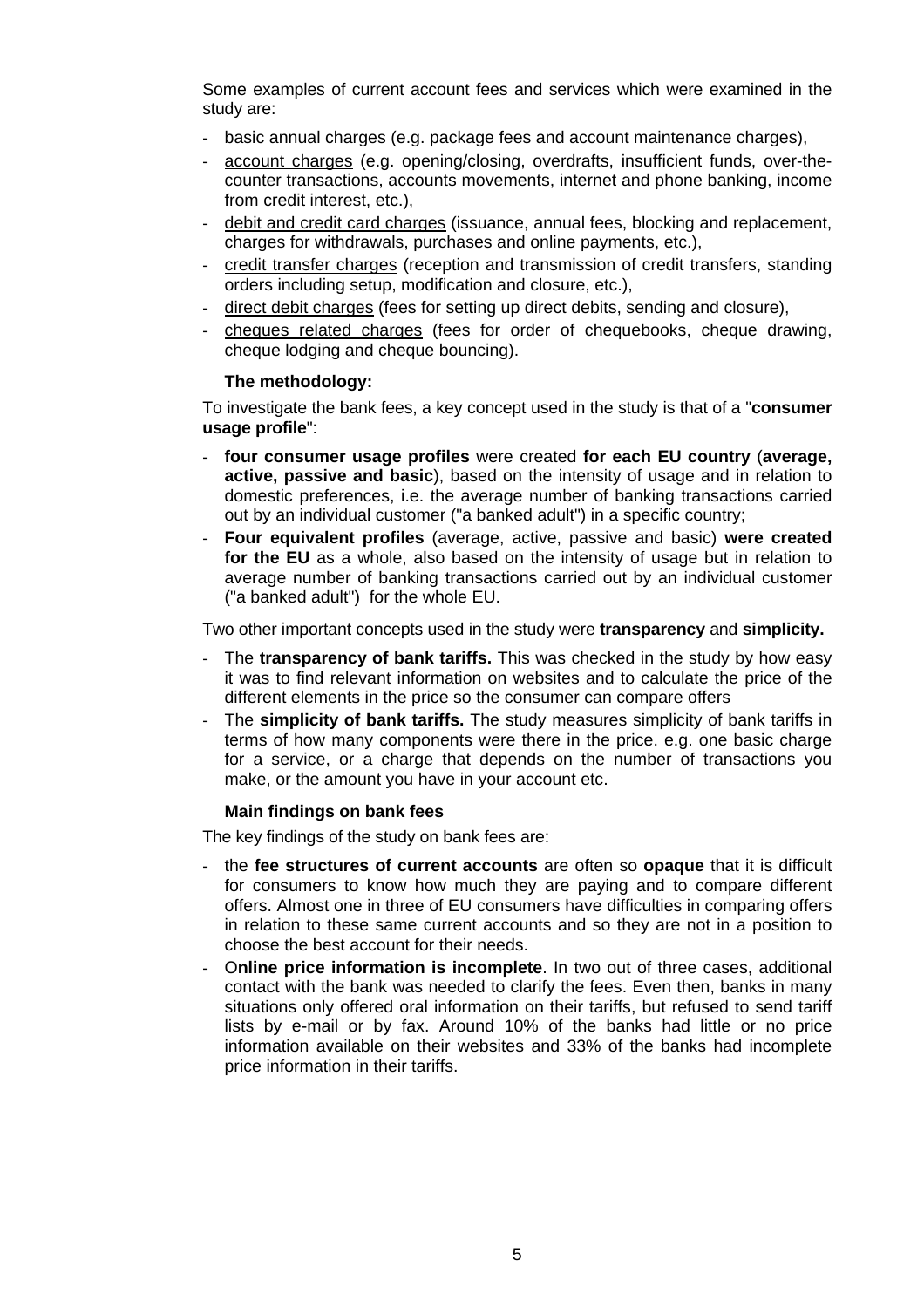- For example, a 2008 study by the UK Office of Fair Trading**<sup>1</sup>** found **that consumers basically do not know what they were paying in bank charges,** either before or after they were incurred. Over three-quarters of consumers did not know the credit interest rate of their current account. Two thirds of consumers did not know what their bank charged for an unarranged overdraft.**<sup>2</sup>** Overall, the report found that the personal current account market was set up in a way which placed consumers at a disadvantage compared with their provider.
- In some EU countries, consumers **pay considerably more** for current accounts than in others. For example, the prices of accounts with normal usage range from as high as  $\epsilon$  253 (country average) in Italy to as low as  $\epsilon$ 27 (country average) in Bulgaria. For "intensive" users, the difference is even clearer: from a maximum of  $\epsilon$  831 in Italy to a minimum of  $\epsilon$  28 in Bulgaria (see the sections below for country-specific data).
- **High prices are directly linked to opaque price information**. Therefore, consumers in countries with opaque price structures are likely to pay more for bank accounts.

#### **Summary table. The overall results**

*Table 1 – Ranking of countries in terms of price of current bank account charges. (see bank fees study or Annex 1 for country by country breakdown of bank fees)* 

| <b>Rank</b>    | <b>Country</b>    | <b>Key contributing factors</b>                                                      | <b>Simplicity</b> | <b>Transparency</b> |
|----------------|-------------------|--------------------------------------------------------------------------------------|-------------------|---------------------|
| 1              | Italy             | All key charges are very high                                                        | Below average     | Below average       |
| 2              | Spain             | All key charges are very high                                                        | Below average     | Below average       |
| 3              | Latvia            | Very high account and debit card charges;<br>low basic annual charges                | Above average     | Above average       |
| 4              | France            | High basic annual charges; very high debit<br>card charges                           | Below average     | Below average       |
| 5              | Austria           | Very high basic annual charges; low credit<br>transfer charges                       | Above average     | Below average       |
| 6              | Finland           | All key charges are high                                                             | Above average     | Above average       |
| $\overline{7}$ | Czech<br>Republic | High basic annual charges                                                            | Below average     | Above average       |
| 8              | Slovenia          | High basic annual charges                                                            | Above average     | Above average       |
| 9              | Germany           | Very high basic annual charges; high debit<br>card charges; very low account charges | Above average     | Above average       |
| 10             | Greece            | High credit transfer charges                                                         | Below average     | Below average       |
| 11             | Slovakia          | High basic annual charges                                                            | Above average     | Above average       |
| 12             | Lithuania         | Very low basic annual charges                                                        | Above average     | Above average       |
| 13             | Cyprus            | Low basic annual and account charges; high<br>credit transfer charges                | Below average     | Above average       |
| 14             | Romania           | Low basic annual charges                                                             | Above average     | Below average       |
| 15             | Hungary           | High debit card charges                                                              | Below average     | Below average       |
| 16             | Ireland           | High account charges;<br>low<br>credit<br>very<br>transfer charges                   | Below average     | Below average       |
| 17             | United<br>Kingdom | Most charges are very<br>low; very<br>high<br>account charges                        | Above average     | Below average       |
| 18             | Sweden            | Very low account charges; high debit card                                            | Above average     | Above average       |

 **1** Cf. footnote 40.

**2** Cf. footnote 40, p. 72.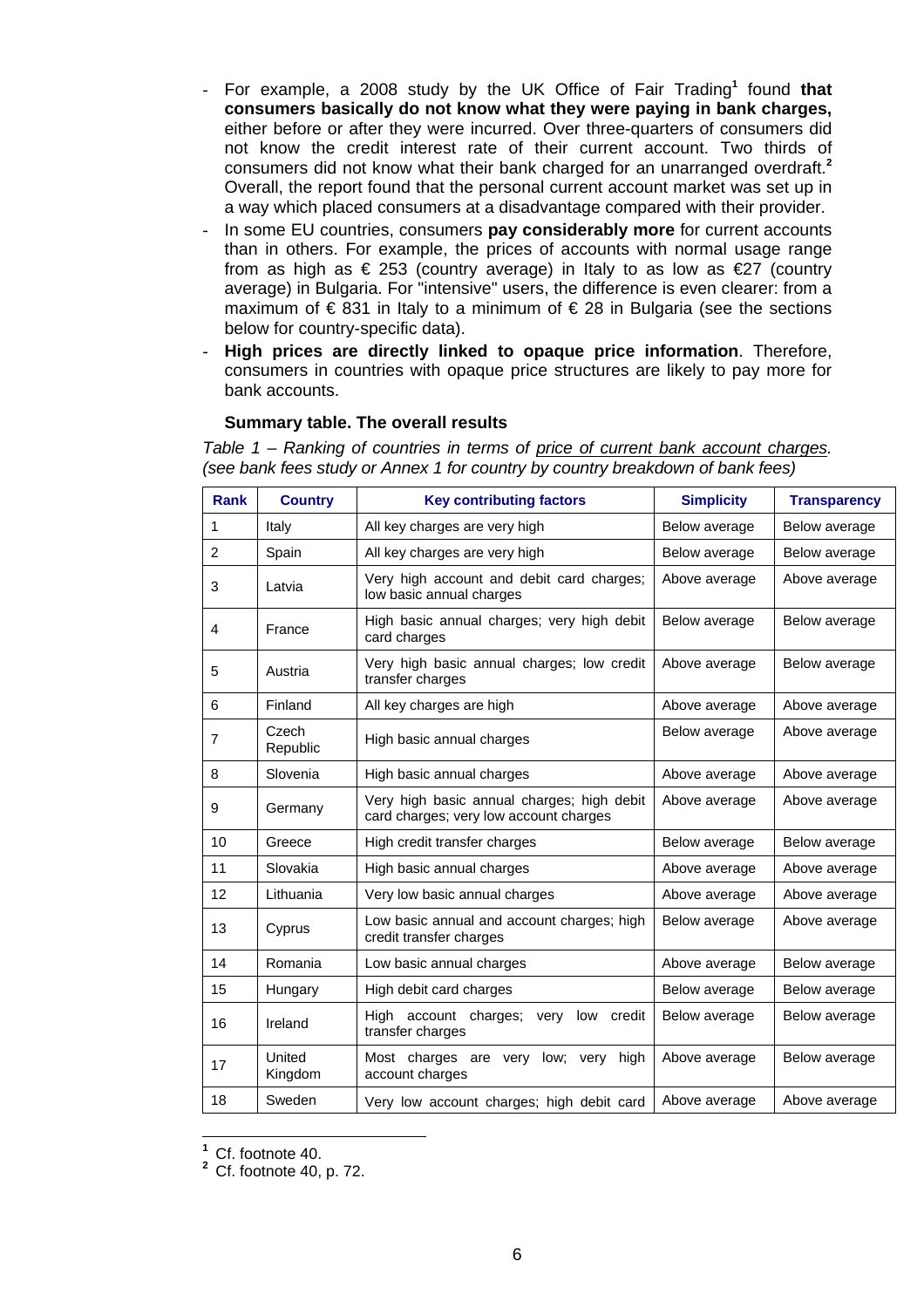|    |                           | charges                                                                            |               |               |
|----|---------------------------|------------------------------------------------------------------------------------|---------------|---------------|
| 19 | Poland                    | Charges are within EU27 averages                                                   | Below average | Below average |
| 20 | Luxembourg                | Low account charges                                                                | Above average | Above average |
| 21 | Estonia                   | Very low basic annual charges; high account<br>charges                             | Above average | Above average |
| 22 | Denmark                   | Low debit card charges                                                             | Below average | Below average |
| 23 | Malta                     | Very low basic annual charges and credit<br>transfer charges; high account charges | Above average | Above average |
| 24 | Portugal                  | Very low account charges                                                           | Above average | Above average |
|    |                           |                                                                                    |               |               |
| 25 | Belgium                   | Very low account and credit transfer charges                                       | Above average | Above average |
| 26 | The<br><b>Netherlands</b> | Very low account charges; high basic annual<br>charges                             | Above average | Above average |

27 Bulgaria Low basic annual and account charges Above average Below average

| Source: Van Dijk calculations |  |
|-------------------------------|--|

#### **Summary:**

The following results emerge from the ranking and analysis of the breakdown of charges. The ranking reflects the average position of each country in the eight profiles considered together.

- The top two positions are occupied consistently by **Italy and Spain,** with the exception of one profile, implying that the two countries have the most costly accounts in the EU. **In Spain,** the pricing arrangements are subject to negotiation on a case-by-case basis between the client and his or her bank. The actual costs could therefore be expected to be lower than the official price lists<sup>i</sup>. **Latvia's high** ranking is largely due to the high charges associated with the usage of cheques (in the EU-27 profile), which are virtually non-existent in the country.<sup>ii</sup>
- **Austria and France** present the most expensive accounts in almost all user profiles. As the breakdown of charges provided in Annex 7 clearly shows, these high costs are mostly due to a combination of above-average basic annual charges and account charges.<sup>iii</sup> For France, an additional contributing factor is the high debit card charges.
- At the other end of the cost spectrum, **Bulgaria and Portugal consistently secure low rankings**, implying that the current accounts are cheap in these countries for all customer profiles. For Bulgaria, the low usage intensity does not appear to support this result; although the country ranks last in both the number and value of transactions by banked adults (see section 3.5), the country's relative ranking changes little when the significantly higher EU average usage rates are used. Likewise, Portugal's ranking changes little when the EU profile is used.<sup>iv</sup> The current accounts offered in Belgium and Netherlands are also **relatively low-cost.** As depicted in the breakdown of charges given in Annex 7, in both countries variable costs arising from fees and charges associated with the number of transactions are also very low. In turn, the basic annual charges comprise a significant share of total costs (especially in the Netherlands), with a share of over two-thirds in the domestic average profile. The existence of these high fixed costs also explains why the two countries' relative rankings go up when the lower usage rates associated with passive profiles are considered. Nevertheless, despite these high costs, the costs associated with transactions are low, which contribute to the lower ranking of the two countries.  $\sqrt{ }$  (See Bank Fee Study for details and Annexes)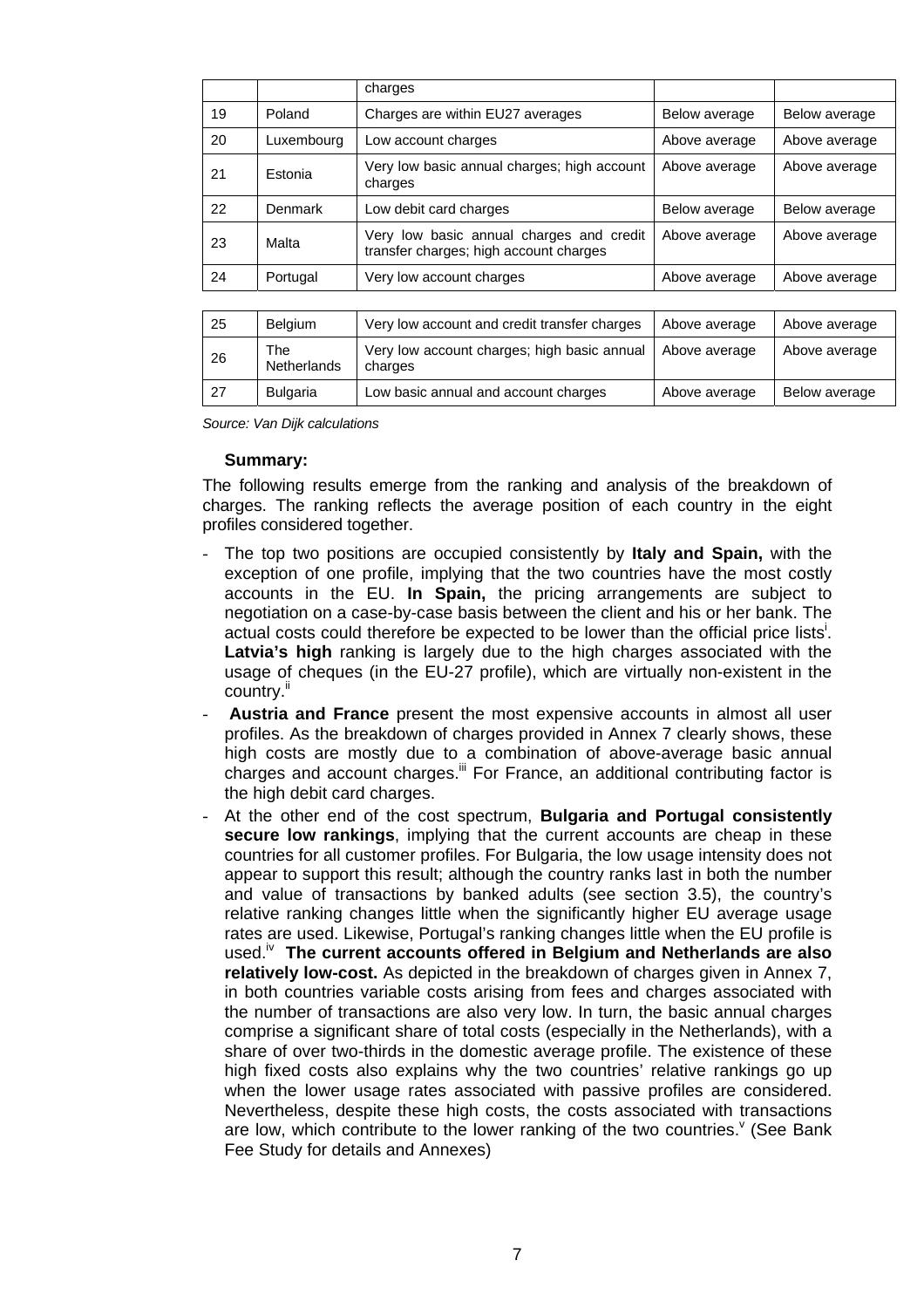### **As regards all other countries:**

- **Finland and Denmark,** in turn, are cheaper when the EU profiles are considered than when the country-specific rates are applied. The individuals in both countries have above-average usage of credit transfers (see section 3.5), which contribute to high costs emanating from these transactions. $v<sup>i</sup>$  When the usage rates for credit transfers are reduced to EU-27 average levels, the rankings for these countries go down;
- **Greece and Lithuania** are costlier when the EU profiles are considered even though the two countries are at the bottom of the list when the country-specific usage rates are applied. For Greece, the higher costs arise from high charges associated with credit transfers. These transactions are significantly below the NMS-12 averages in the country, (see section 3.5 for comparisons). These findings suggest that the high costs may be inhibiting the development of credit transfers or other electronic transactions in the country. For Lithuania, the high rankings in EU profiles arise from charges on cheques, which are virtually unused in the country according to the country-specific usage rates, (see section 3.5);**<sup>3</sup>** See Bank Fee Study for details and Annexes)

### **Background - the current rules**

The EU has some of the toughest legislation on misleading and unfair practices in the world. The EU's **Unfair Commercial Practices Directive was** adopted in 2005 and entered into force on December 2007. It contains a general clause banning unfair commercial practices distorting consumers' economic behaviour. The Directive regulates two key categories of unfair practices (misleading and aggressive): traders must provide truthful information on their products and services, including their price. They must also provide all the relevant information consumers need to make an informed choice. The Directive covers online and offline commercial practices and applies to all sectors, including financial services.

Enforcement of UCP Directive is the task of national authorities and courts. Member States have an obligation to enforce EU consumer law in financial services as in every other sector.

The new **Payment Services Directive,** to be implemented by 1 November 2009, will improve the situation for certain charges, i.e. it contains information requirements on the cost of a payment service (e.g. a standing order, direct debit or credit transfer). It will help with transparency in terms of some kinds of fees covered by the report.

### **4. Switching**

### **The sources**

The data on switching used in the report draws on evidence collected in a special Eurobarometer of July 2008 and reported in the 2009 edition of the Consumer Scoreboard. It covered switching levels across eleven services including financial services over the previous two years.

### **The main results**

The switching rate is an important **indicator of market health**. For current bank accounts, it remains **low at only 9%**, compared for instance with 25% for car insurance. Difficulties in comparing offers are a key factor.

 **3** Accordingly, the European Commission's Retail Banking Sector Inquiry Interim Report II found that the estimated costs per payment transactions (which excluded cheque transactions) in Lithuania was close to the European average calculated in the study.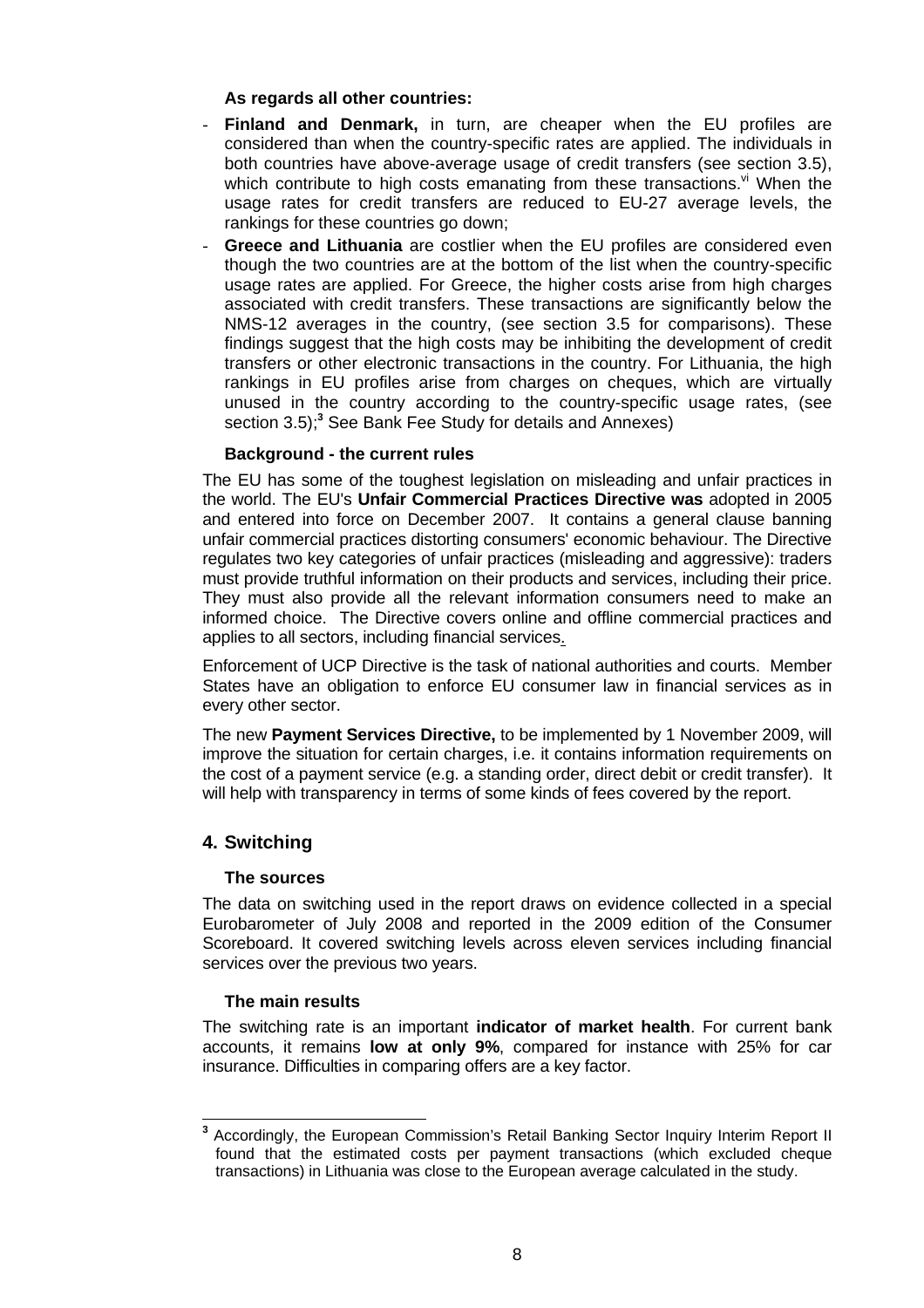The report highlights the strong correlation between high switching rates and lower prices of current accounts. The report finds that switching is good for the consumer, but also good for the market in general.

#### **Background - the current rules**

On 1 December 2008, the Commission announced [\(IP/08/1841\)](http://europa.eu/rapid/pressReleasesAction.do?reference=IP/08/1841&format=HTML&aged=0&language=EN&guiLanguage=en) that the European banking industry had adopted a set of Common Principles for Bank Account Switching, which will make it easier for consumers to switch their current account from one bank to another within their own Member State. These Common Principles are due to be implemented across the EU by 1 November 2009. [\(IP/09/1841\)](http://europa.eu/rapid/pressReleasesAction.do?reference=IP/08/1841&format=HTML&aged=0&language=EN&guiLanguage=en) 

Banks will provide consumers who want to switch their current account with clear and complete information. The information provided will indicate the respective responsibilities of the 'former' bank, the 'new' bank and the consumer, and the timescales for the process as well as fees, if any, to be imposed.

The switching service will allow banks ten days in which to co-operate to arrange the opening and closing of the accounts of customers who wish to switch, as well as transferring balances and rearranging credit transfers. Where automated processes are in place for information exchange, banks will offer a free of charge service. The level at which banks may recover the cost of collecting information manually will be a market decision left up to the individual bank.

The Commission will follow the implementation of the Common Principles closely, to ensure that they do in fact produce concrete positive outcomes for the consumer. In order to benchmark their effectiveness, the Commission will monitor their impact.

### **The Context:**

### **Data in the Staff Working Paper - consumer over-indebtedness, foreclosures and financial inclusion.**

The report on financial services also includes findings on issues which serve as a backdrop to the problems consumers are experiencing with information and advice, fees and switching. These issues are consumer over-indebtedness, foreclosures and financial inclusion. Although the figures relate to pre-crisis levels, they are useful as additional context of the report.

### **The sources:**

The data on debts and foreclosures draws on evidence mainly collected by the European Credit Research Institute (ECRI) in 1995 – 2007 and by the European Central Bank in 2006. The data for financial inclusion is based on a Commission report of 2008.

### **Debt**

- There has been a strong increase in the ratio of household debt to disposable income, up by more than 50% since the early 90s, reaching 86% at the end of 2004.
- The outstanding loans granted to households for personal use in the consumption of goods and services in the EU27 accounted for almost one trillion euros in 2007.
- In 2007, the UK had by far the highest amount of outstanding consumer credit per capita (€4,969), followed by Ireland (€4,258), Cyprus (€3,996) and Denmark (€3,414). EU 12 Member States present low levels of indebtedness. Slovakia (€229), Latvia (€314), Bulgaria (€477) and from the EU 15 Belgium (€1,334) rank among the countries with the least indebted population.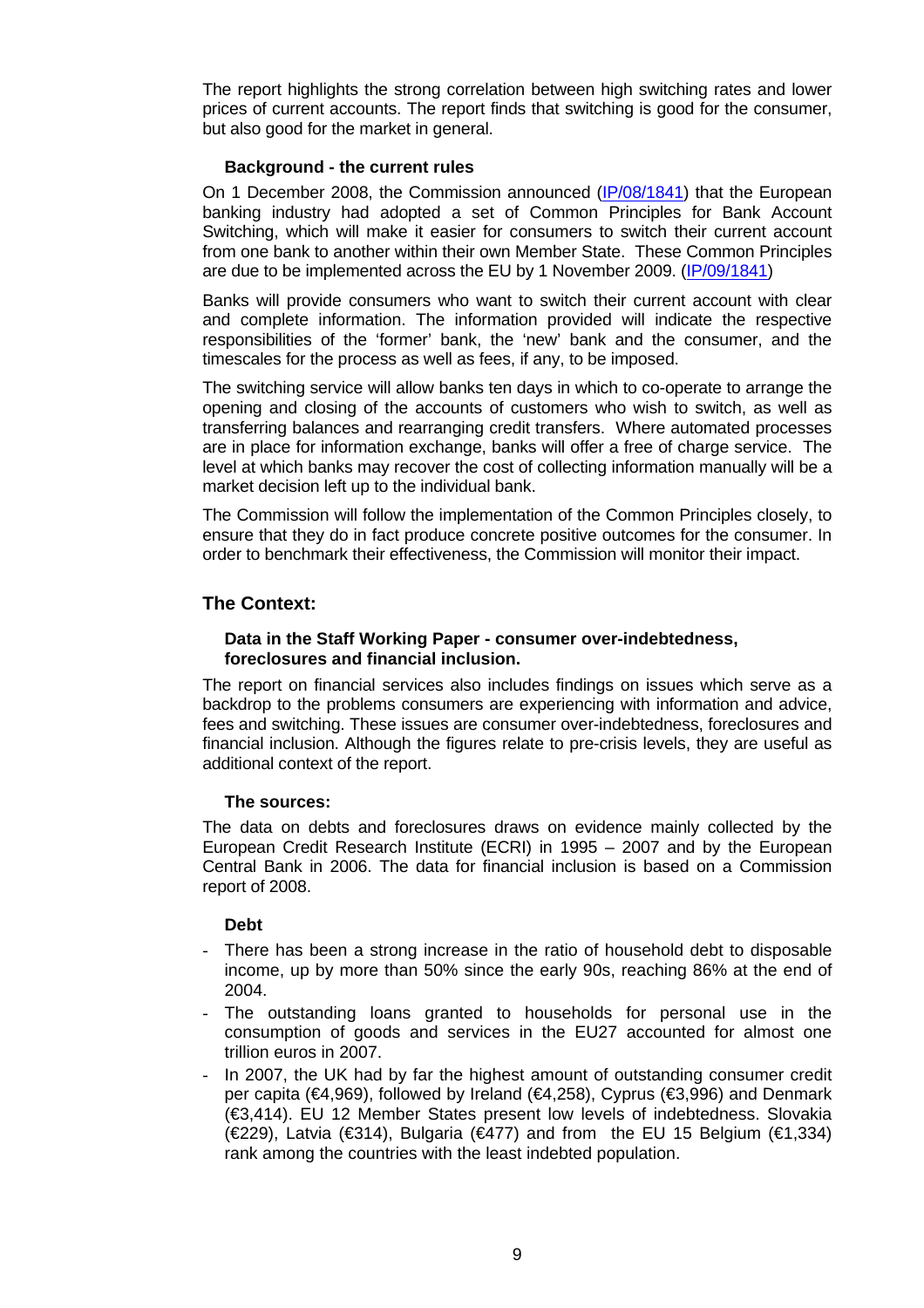### **Foreclosures**

- 70% of a household's loan obligations are made up of mortgage credit.
- Commission services are currently seeking information from Member States on the number of foreclosures; data show an increase for many Member States.

### **Financial Inclusion**

- At the end of 2003, 10% of adults aged 18 and over in the EU 15 countries and 47 % of adults in the EU10 had no bank account at all whereas 6% to 8% respectively have only very limited access to financial services.

The Commission services launched a consultation on "Financial Inclusion: Ensuring access to a basic bank account" with the aim of collecting views on how financial inclusion can be improved.

[http://ec.europa.eu/internal\\_market/consultations/2009/financial\\_inclusion\\_en.htm](http://ec.europa.eu/internal_market/consultations/2009/financial_inclusion_en.htm)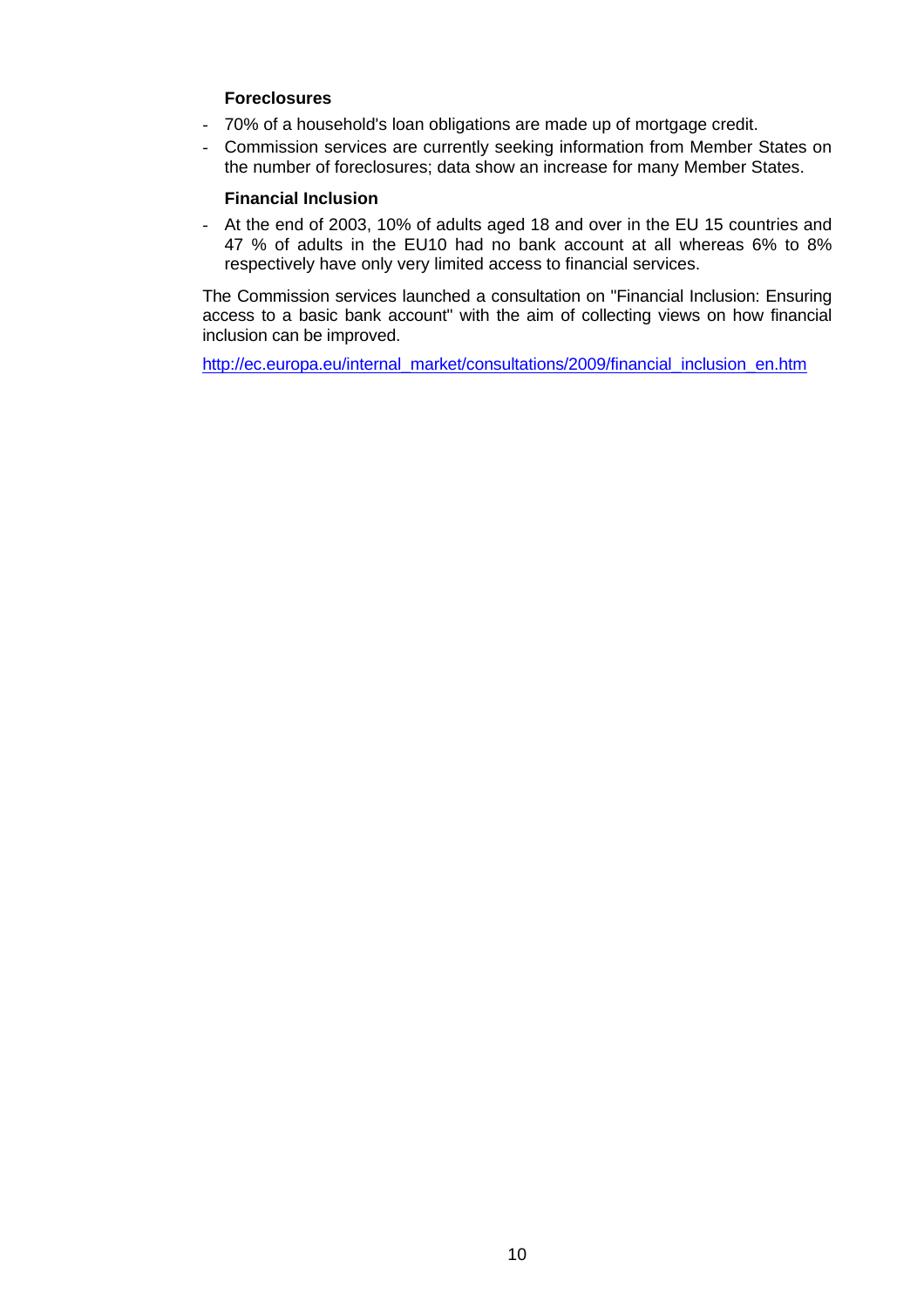### **ANNEX 1: Bank Fees: EU 27: Country by County profile on bank fees**

### **AUSTRIA**

The price of a current account, for an average usage profile which reflects domestic preferences, is about **€140** on average.

Based on all the eight consumer usage profiles, Austria has high current account prices on average: it ranks as  $5<sup>th</sup>$  most expensive country in the EU. This is mainly due to very high basic annual charges.

The tariffs of current bank accounts are below average in terms of transparency but above average in terms of simplicity. Approximately 80% of the banks included in the study had to be contacted to provide further details or to clarify the information provided on their websites.

As regards the use of payments tools, Austria is part of the group of countries where consumers have a preference for electronic transactions, which reach 77% of the total.

The number of transactions per banked adult is above the EU average.

A 2008 Eurobarometer survey has revealed that, in Austria, 41% of consumers had difficulties comparing current account offers. Only 6% of consumers have switched their current account in the previous two years despite the fact that 58% of those who did reported finding a cheaper provider. Austria has one of the lowest current account switching rates in Europe.

### **BELGIUM**

The price of a current account, for an average usage profile which reflects domestic preferences, is about **€58** on average.

Based on all the eight consumer usage profiles, Belgium has low current account prices on average: is in the  $25<sup>th</sup>$  position in the EU. This is mainly due to very low account and credit transfer charges.

The tariffs of current bank accounts are above average in terms of transparency and simplicity. Approximately 50% of the banks included in the study had to be contacted to provide further details or to clarify the information provided on their websites.

As regards the use of payments tools, Belgium is part of the group of countries where consumers have a preference for electronic transactions, which reach 83% of the total.

The number of transactions per banked adult is above the EU average.

A 2008 Eurobarometer survey has revealed that, in Belgium, 35% of consumers had difficulties comparing current account offers. Only 7% of consumers have switched their current account in the previous two years despite the fact that 65% of those who did reported finding a cheaper provider.

### **BULGARIA**

The price of a current account, for an average usage profile which reflects domestic preferences, is about **€27** on average.

Based on all the eight consumer usage profiles, Bulgaria has the lowest current account prices in the EU. This is mainly due to low basic and annual account charges.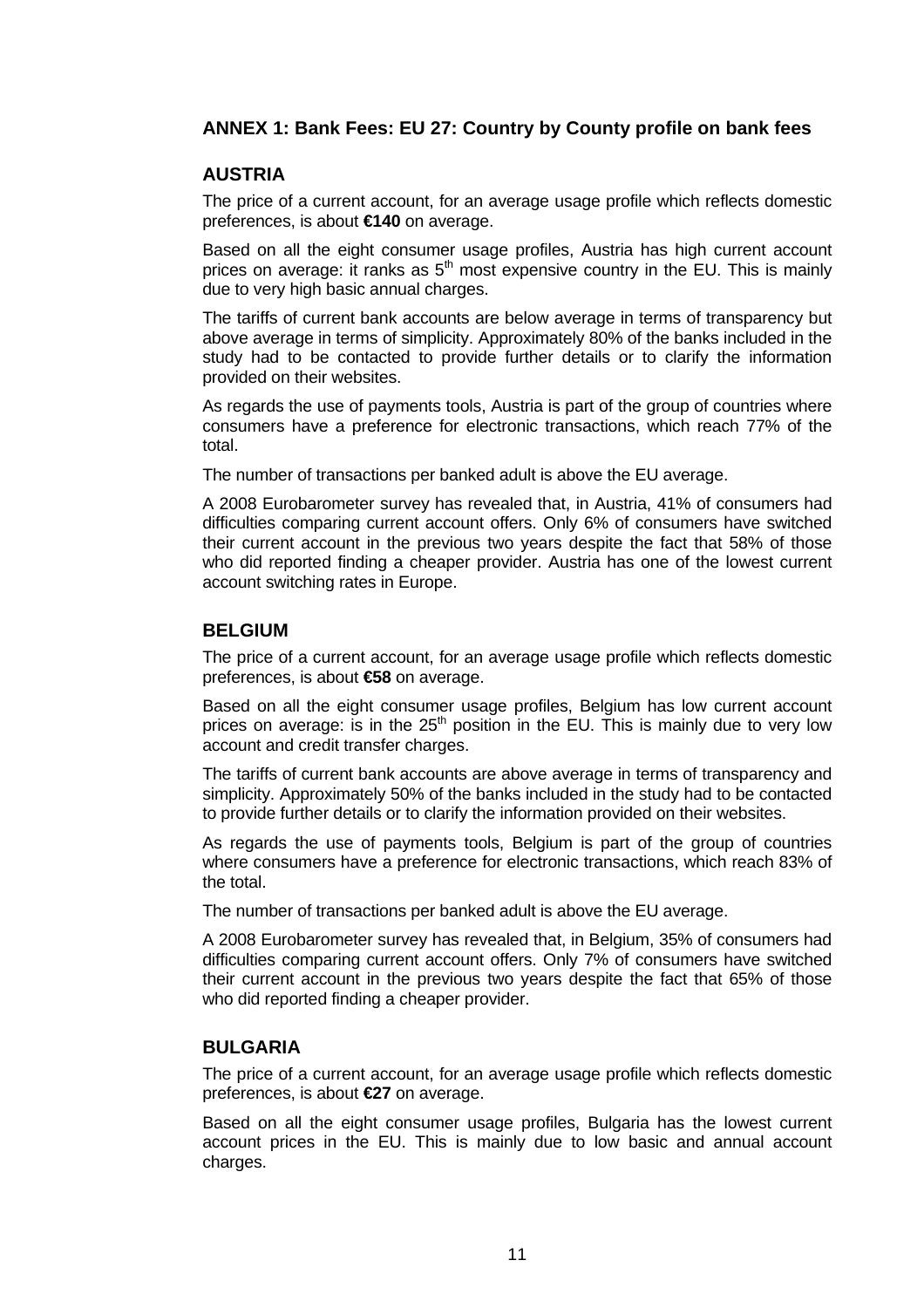The tariffs of current bank accounts are below average in terms of transparency but above average in terms of simplicity. Approximately 70% of the banks included in the study had to be contacted to provide further details or to clarify the information provided on their websites.

As regards the use of payments tools, Bulgaria is part of the group of countries where consumers have a preference for manual transactions which reach 53% of the total.

The number of transactions per banked adult is the lowest in the EU.

A 2008 Eurobarometer survey has revealed that, in Bulgaria, 20% of consumers had difficulties comparing current account offers. Only 10% of consumers have switched their current account in the previous two years despite the fact that 40% of those who did reported finding a cheaper provider.

### **CYPRUS**

The price of a current account, for an average usage profile which reflects domestic preferences, is about €85 on average.

Based on all the eight consumer usage profiles, Cyprus has average current account prices and is in the  $13<sup>th</sup>$  position in the EU. This is mainly due to low basic annual and account charges combined with high credit transfer charges.

The tariffs of current bank accounts are above average in terms of transparency but below average in terms of simplicity. Approximately 70% of the banks included in the study had to be contacted to provide further details or to clarify the information provided on their websites.

As regards the use of payments tools, Cyprus is part of the group of countries where consumers have a preference for manual transactions which reach 56% of the total.

The number of transactions per banked adult is below the EU average.

A 2008 Eurobarometer survey has revealed that, in Cyprus, 25% of consumers had difficulties comparing current account offers. Only 10% of consumers have switched their current account in the previous two years despite the fact that 37% of those who did reported finding a cheaper provider.

## **CZECH REPUBLIC**

The price of a current account, for an average usage profile which reflects domestic preferences, is about €95 on average.

Based on all the eight consumer usage profiles, the Czech Republic has high current account prices on average: it is in the  $7<sup>th</sup>$  position in the EU. This is mostly due to high basic annual charges.

The tariffs of current bank accounts are above average in terms of transparency but below average in terms of simplicity. Approximately 80% of the banks included in the study had to be contacted to provide further details or to clarify the information provided on their websites.

As regards the use of payments tools, the Czech Republic is part of the group of countries where manual transactions, although not higher than electronic transactions, reach 42% of the total.

The number of transactions per banked adult is below the EU average.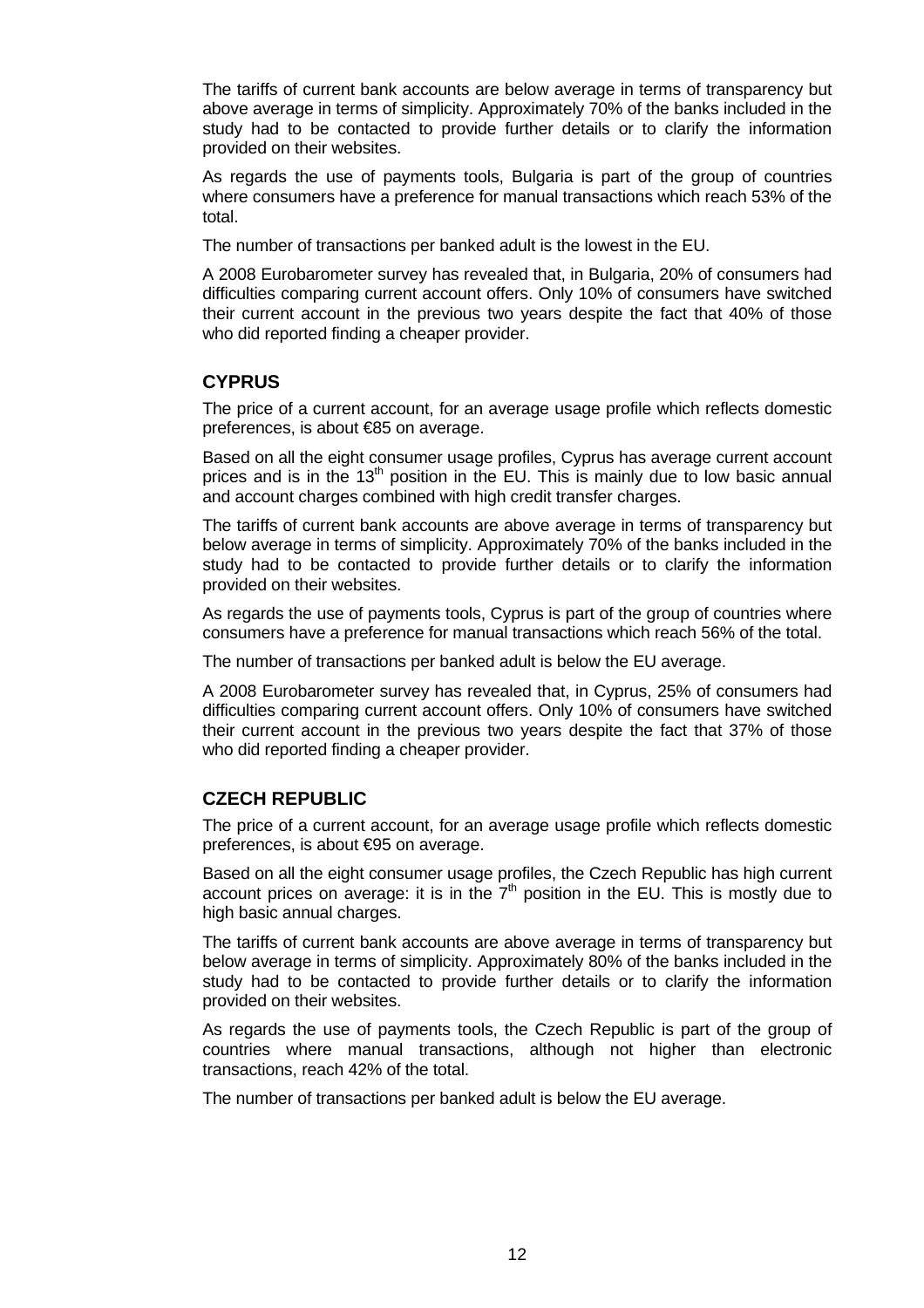A 2008 Eurobarometer survey has revealed that, in the Czech Republic, 35% of consumers had difficulties comparing current account offers. Only 9% of consumers have switched their current account in the previous two years despite the fact that 64% of those who did reported finding a cheaper provider.

### **DENMARK**

The price of a current account, for an average usage profile which reflects domestic preferences, is about €74 on average.

Based on all the eight consumer usage profiles, Denmark low current account prices: it is in the  $22<sup>nd</sup>$  position in the EU. This is mainly due to low debit card charges.

The tariffs of current bank accounts are below average in terms of transparency but in line with the average in terms of simplicity. Approximately 60% of the banks included in the study had to be contacted to provide further details or to clarify the information provided on their websites.

As regards the use of payments tools, Denmark is part of the group of countries where consumers have a strong preference for electronic transactions which reach 90% of the total.

The number of transactions per banked adult is the second highest in the EU.

A 2008 Eurobarometer survey has revealed that, in Denmark, 42% of consumers had difficulties comparing current account offers. Only 10% of consumers have switched their current account in the previous two years despite the fact that 54% of those who did reported finding a cheaper provider.

### **ESTONIA**

The price of a current account, for an average usage profile which reflects domestic preferences, is about **€51** on average.

Based on all the eight consumer usage profiles, Estonia has low current account prices on average: it is in the  $21<sup>st</sup>$  position in the EU. This is mainly due to very low basic annual charges.

The tariffs of current bank accounts are above average in terms of transparency and simplicity. Approximately 30% of the banks included in the study had to be contacted to provide further details or to clarify the information provided on their websites.

As regards the use of payments tools, Estonia is part of the group of countries where consumers have a preference for electronic transactions which reach 82% of the total.

The number of transactions per banked adult is below the EU average.

A 2008 Eurobarometer survey has revealed that, in Estonia, 22% of consumers had difficulties comparing current account offers. Only 9% of consumers have switched their current account in the previous two years despite the fact that 60% of those who did reported finding a cheaper provider.

### **FINLAND**

The price of a current account, for an average usage profile which reflects domestic preferences, is about **€104** on average.

Based on all the eight consumer usage profiles, Finland has high current account prices on average: it ranks as the  $6<sup>th</sup>$  most expensive country in the EU. This is mainly due to high overall charges.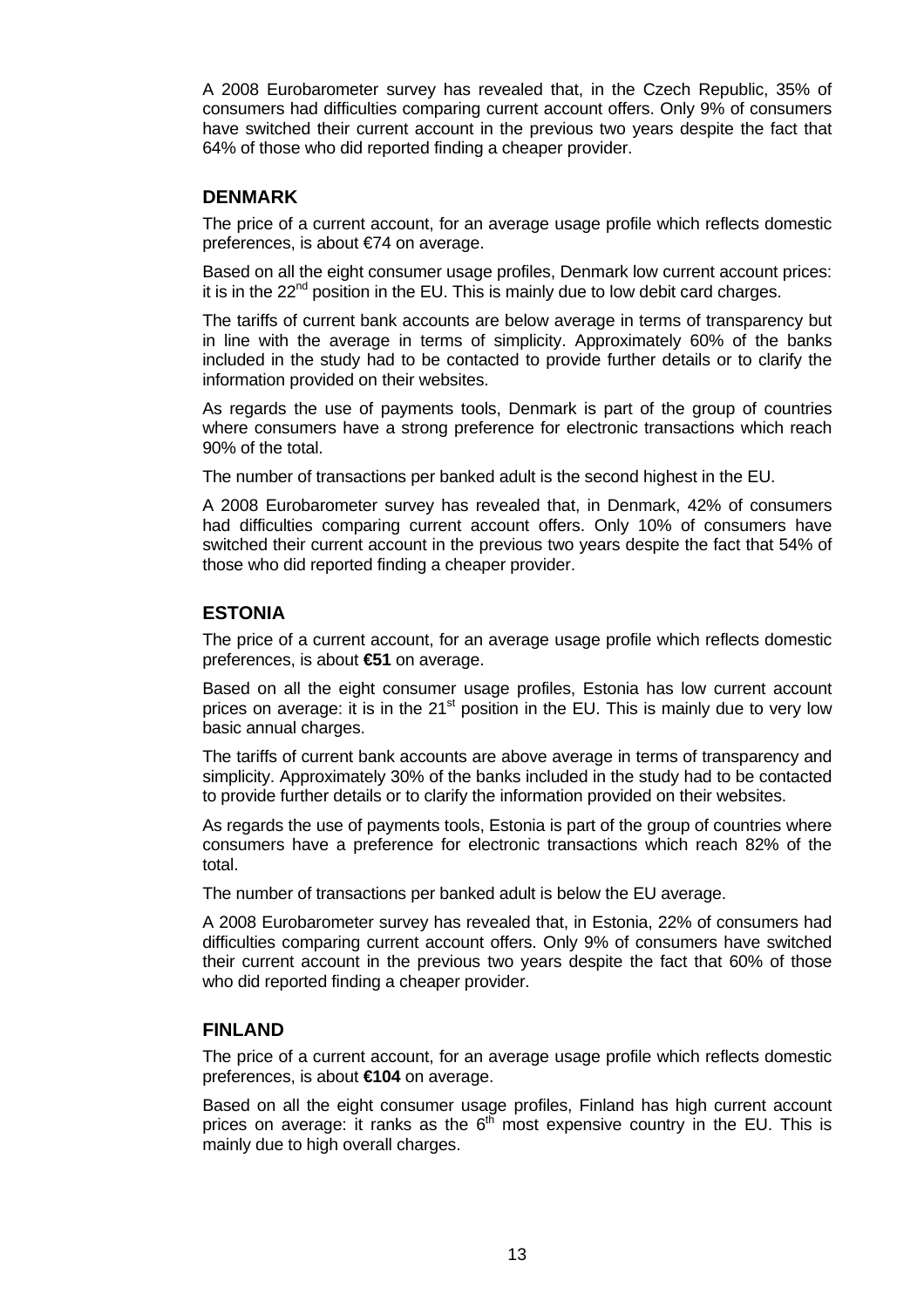The tariffs of current bank accounts are above average in terms of transparency and simplicity. More than 70% of the banks included in the study had to be contacted to provide further details or to clarify the information provided on their websites.

As regards the use of payments tools, Finland is part of the group of countries where consumers have a strong preference for electronic transactions which reach 88% of the total.

The number of transactions per banked adult is the highest in the EU.

A 2008 Eurobarometer survey has revealed that, in Finland, 37% of consumers had difficulties comparing current account offers. Only 8% of consumers have switched their current account in the previous two years despite the fact that 42% of those who did reported finding a cheaper provider.

### **FRANCE**

The price of a current account, for an average usage profile which reflects domestic preferences, is about **€154** on average.

Based on all the eight consumer usage profiles, France has high current account prices on average: it ranks as the  $4<sup>th</sup>$  most expensive country in the EU. This is mostly due to high basic annual charges and very high debit card charges.

The tariffs of current bank accounts are below average in terms of transparency and below average in terms of simplicity. More than 50% of the banks included in the study had to be contacted to provide further details or to clarify the information provided on their websites.

As regards the use of payments tools, France is part of the group of countries where manual transactions, although not higher than electronic transactions, reach 33% of the total.

The number of transactions per banked adult is the fourth biggest in the EU.

A 2008 Eurobarometer survey has revealed that, in France, 48% of consumers had difficulties comparing current account offers, the highest percentage in Europe. Only 11% of consumers have switched their current account in the previous two years despite the fact that 41% of those who did reported finding a cheaper provider. France has one of the top three current account switching rates in Europe.

### **GERMANY**

The price of a current account, for an average usage profile which reflects domestic preferences, is about **€89** on average.

Based on all the eight consumer usage profiles, Germany has high current account prices on average: it ranks as the  $9<sup>th</sup>$  most expensive country in the EU. This is mainly due to high basic annual charges combined with high debit card charges.

The tariffs of current bank accounts are above average in terms of transparency and simplicity. Less than 30% of the banks included in the study had to be contacted to provide further details or to clarify the information provided on their websites.

As regards the use of payments tools, Germany is part of the group of countries where consumers have a preference for electronic transactions which reach 81% of the total.

The number of transactions per banked adult is in line with the EU average.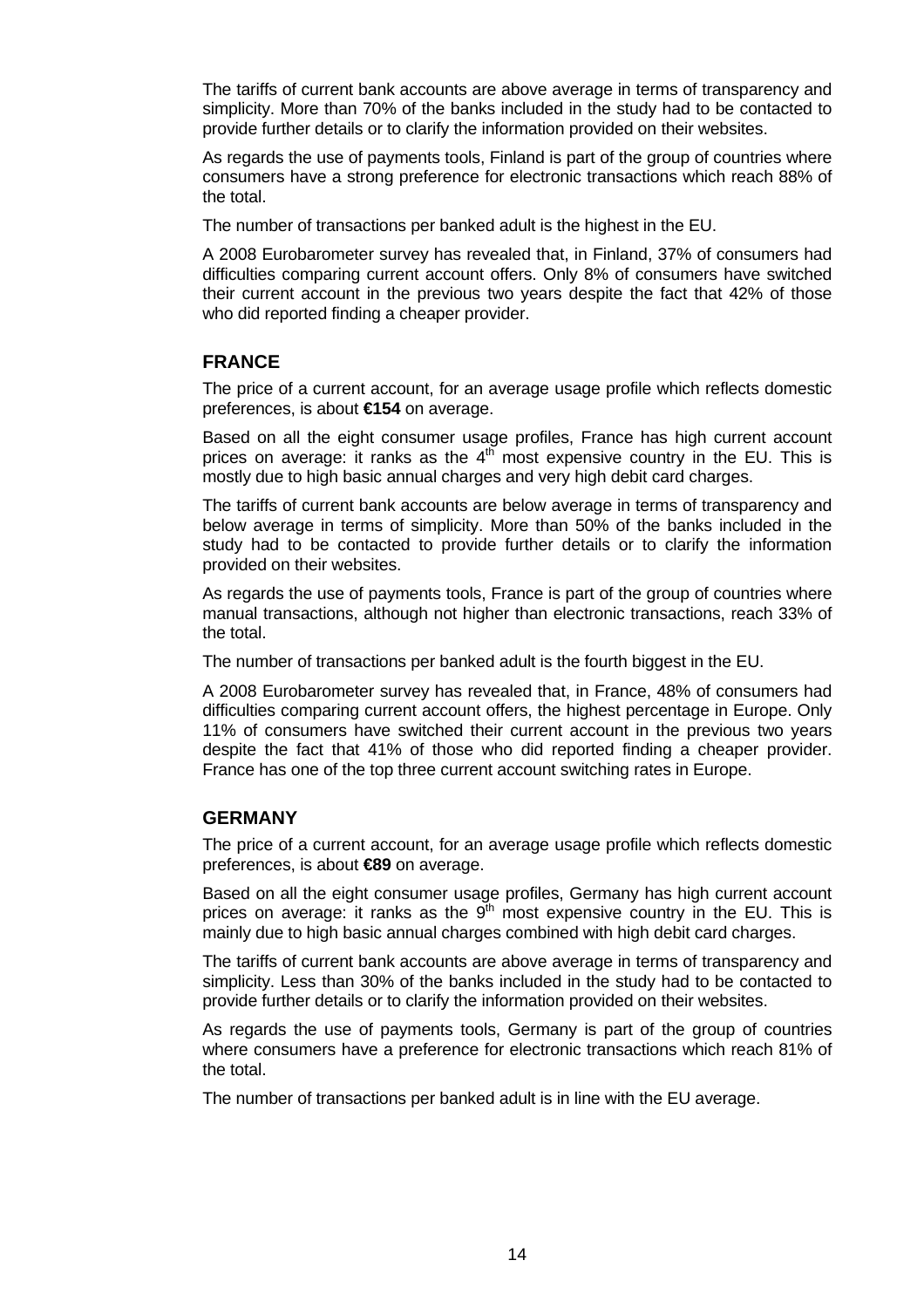A 2008 Eurobarometer survey has revealed that, in Germany, 34% of consumers had difficulties comparing current account offers. Only 7% of consumers have switched their current account in the previous two years despite the fact that 90% of those who did reported finding a cheaper provider. Germany has the highest percentage of consumers who found a cheaper provider after switching.

### **GREECE**

The price of a current account, for an average usage profile which reflects domestic preferences, is about **€54** on average.

Based on all the eight consumer usage profiles, Greece has high current account prices on average: it ranks as  $10<sup>th</sup>$  most expensive country in the EU. This is mainly due to high credit transfer charges.

The tariffs of current bank accounts are below average in terms of transparency and below average in terms of simplicity. Approximately 90% of the banks included in the study had to be contacted to provide further details or to clarify the information provided on their websites.

As regards the use of payments tools, Greece is part of the group of countries where consumers have a preference for manual transactions which reach 53% of the total.

The number of transactions per banked adult is the third lowest in the EU.

A 2008 Eurobarometer survey has revealed that, in Greece, 41% of consumers had difficulties comparing current account offers. Only 12% of consumers have switched their current account in the previous two years despite the fact that 55% of those who did reported finding a cheaper provider. Greece has one of the top three current account switching rates in Europe.

### **HUNGARY**

The price of a current account, for an average usage profile which reflects domestic preferences, is about **€76** on average.

Based on all the eight consumer usage profiles, Hungary has average current account prices and is in the  $15<sup>th</sup>$  position in the EU. High debt card charges are part of the balance.

The tariffs of current bank accounts are below average in terms of transparency and below average in terms of simplicity. Approximately 70% of the banks included in the study had to be contacted to provide further details or to clarify the information provided on their websites.

Based on the usage of payments tools, countries were assigned to groups reflecting the preference for electronic versus manual operations. Hungary is part of the group of countries where manual transactions, although not higher than electronic transactions, reach 41% of the total.

The number of transactions per banked adult is below the EU average.

A 2008 Eurobarometer survey has revealed that, in Hungary, 36% of consumers had difficulties comparing current account offers. Only 8% of consumers have switched their current account in the previous two years despite the fact that 79% of those who did reported finding a cheaper provider. Hungary has one of the highest percentages of consumers who found a cheaper provider after switching.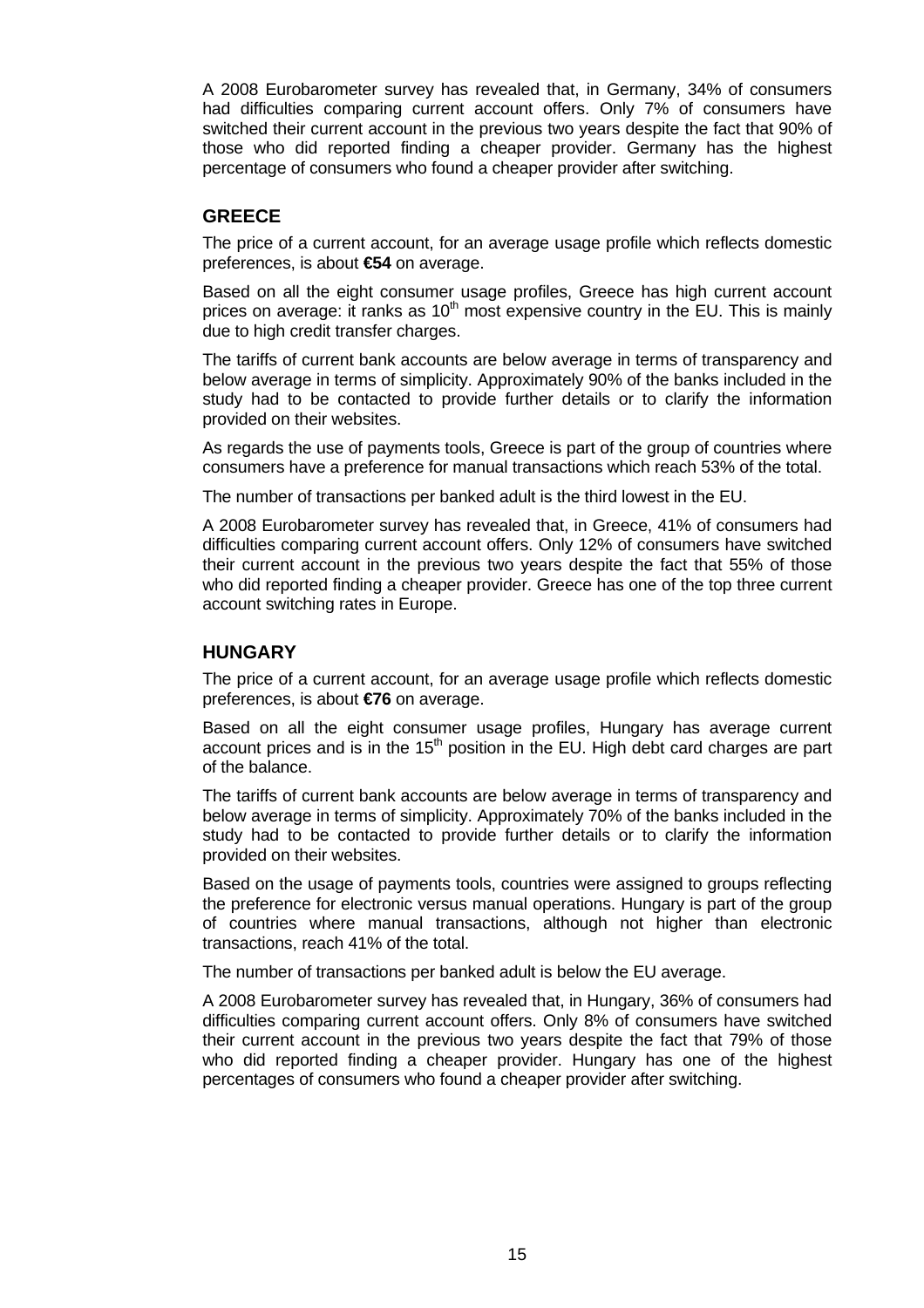### **IRELAND**

The price of a current account, for an average usage profile which reflects domestic preferences, is about **€82** on average.

Based on all the eight consumer usage profiles, Ireland has average current account prices and is in the  $16<sup>th</sup>$  position in the EU. This is mostly due to high account charges combined with low credit transfer charges.

The tariffs of current bank accounts are below average in terms of transparency but in line with the average in terms of simplicity. More than 70% of the banks included in the study had to be contacted to provide further details or to clarify the information provided on their websites.

As regards the use of payments tools, Ireland is part of the group of countries where manual transactions, although not higher than electronic transactions, reach 30% of the total.

The number of transactions per banked adult is below the EU average.

A 2008 Eurobarometer survey has revealed that, in Ireland, 30% of consumers had difficulties comparing current account offers. Only 7% of consumers have switched their current account in the previous two years despite the fact that 71% of those who did reported finding a cheaper provider. Ireland has one of the highest percentages of consumers who found a cheaper provider after switching.

### **ITALY**

The price of a current account, for an average usage profile which reflects domestic preferences, is about **€253** on average.

Based on all the eight consumer usage profiles, Italy has the highest current account prices in the EU on average. This is due to all key charges being very high.

The tariffs of current bank accounts are below average in terms of transparency and they have the lowest scores in terms of simplicity. More than 90% of the banks included in the study had to be contacted to provide further details or to clarify the information provided on their websites.

As regards the use of payments tools, Italy is part of the group of countries where consumers have a preference for manual transactions which reach 64% of the total.

The number of transactions per banked adult is below the EU average.

A 2008 Eurobarometer survey has revealed that, in Italy, 42% of consumers had difficulties comparing current account offers, the second highest percentage in the EU. Only 10% of consumers have switched their current account in the previous two years despite the fact that 67% of those who did reported finding a cheaper provider.

### **LATVIA**

The price of a current account, for an average usage profile which reflects domestic preferences, is about **€115** on average.

Based on all the eight consumer usage profiles, Latvia has very high current account prices on average: it ranks as 3rd most expensive country in the EU. This is mostly due to high account and debit card charges.

The tariffs of current bank accounts are above average in terms of transparency and simplicity. Approximately 50% of the banks included in the study had to be contacted to provide further details or to clarify the information provided on their websites.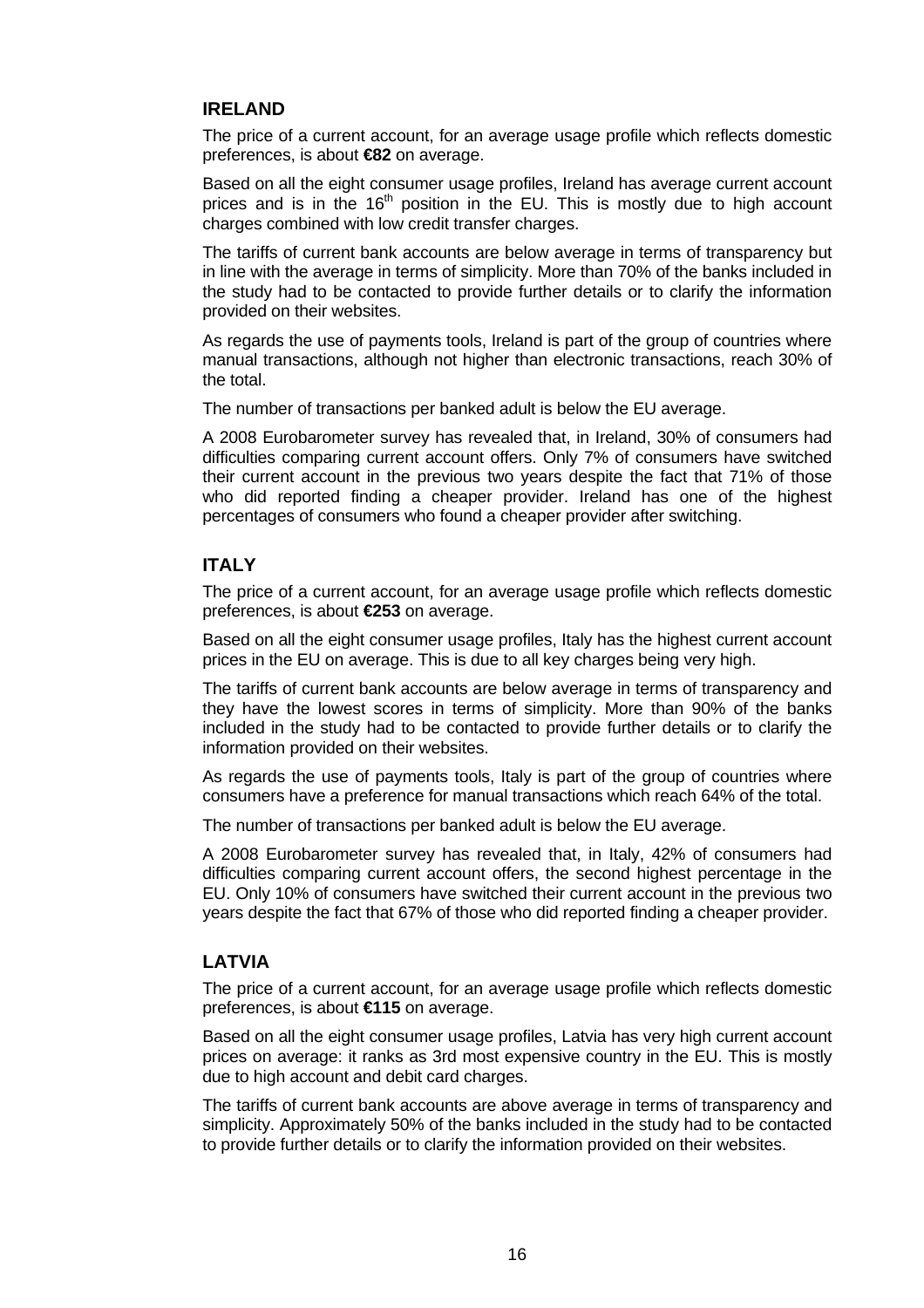As regards the use of payments tools, Latvia is part of the group of countries where manual transactions, although not higher than electronic transactions, reach 30% of the total.

The number of transactions per banked adult is below the EU average.

A 2008 Eurobarometer survey has revealed that, in Latvia, 18% of consumers had difficulties comparing current account offers, one of the lowest percentages in Europe. Only 7% of consumers have switched their current account in the previous two years despite the fact that 41% of those who did reported finding a cheaper provider.

### **LITHUANIA**

The price of a current account, for an average usage profile which reflects domestic preferences, is about **€35** on average.

Based on all the eight consumer usage profiles, Lithuania has average current account prices and is in the  $12<sup>th</sup>$  position in the EU.

The scores for the tariffs of current bank accounts are among the highest in terms of transparency and simplicity. Approximately 30% of the banks included in the study had to be contacted to provide further details or to clarify the information provided on their websites.

Based on the usage of payments tools, countries were assigned to groups reflecting the preference for electronic versus manual operations. Lithuania is part of the group of countries where consumers have a strong preference for electronic transactions which reach 87%of the total.

The number of transactions per banked adult is significantly below the EU average.

A 2008 Eurobarometer survey has revealed that, in Lithuania, 9% of consumers had difficulties comparing current account offers, the lowest percentage in Europe. Only 10% of consumers have switched their current account in the previous two years despite the fact that 31% of those who did reported finding a cheaper provider.

### **LUXEMBOURG**

The price of a current account, for an average usage profile which reflects domestic preferences, is about **€57** on average.

Based on all the eight consumer usage profiles, Luxembourg has low current account prices on average: is in the  $20<sup>th</sup>$  position in the EU. This is mostly due to low account charges.

The tariffs of current bank accounts are above average in terms of transparency and simplicity. Approximately 60% of the banks included in the study had to be contacted to provide further details or to clarify the information provided on their websites.

As regards the use of payments tools, Luxembourg is part of the group of countries where consumers have a preference for electronic transactions which reach 80% of the total.

The number of transactions per banked adult is below the EU average.

A 2008 Eurobarometer survey has revealed that, in Luxembourg, 28% of consumers had difficulties comparing current account offers. Only 6% of consumers have switched their current account in the previous two years despite the fact that 44% of those who did reported finding a cheaper provider. Luxembourg has one of the lowest current account switching rates in Europe.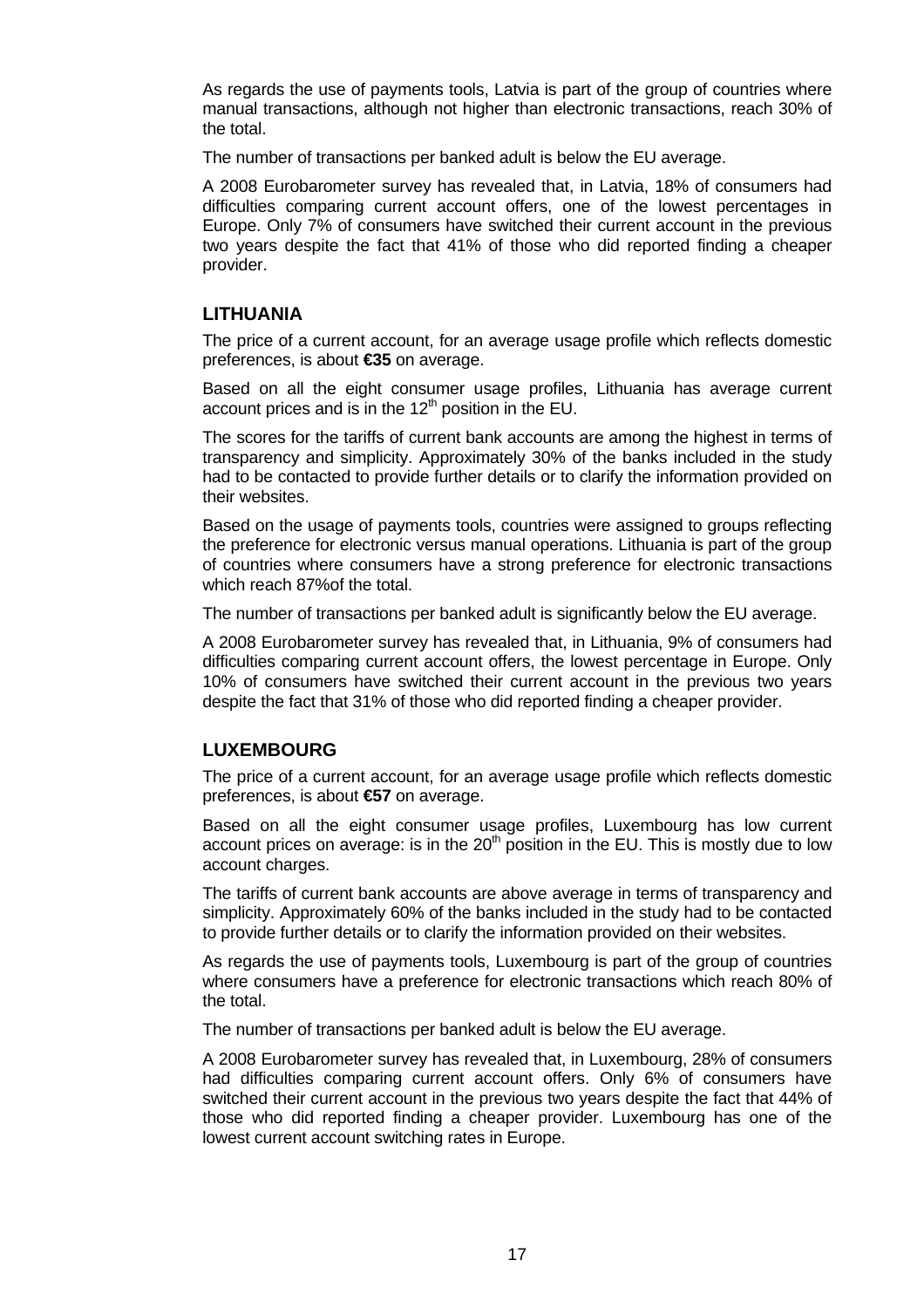## **MALTA**

The price of a current account, for an average usage profile which reflects domestic preferences, is about **€72** on average.

Based on all the eight consumer usage profiles, Malta has low current account prices on average: is in the 23rd position in the EU. This is mainly due to low basic annual charges and credit transfer charges.

The tariffs of current bank accounts are above average in terms of transparency and simplicity. All of the banks included in the study had to be contacted to provide further details or to clarify the information provided on their websites.

Based on the usage of payments tools, countries were assigned to groups reflecting the preference for electronic versus manual operations. Malta is part of the group of countries where manual transactions, although not higher than electronic transactions, reach 44% of the total.

The number of transactions per banked adult is below the EU average.

A 2008 Eurobarometer survey has revealed that, in Malta, 31% of consumers had difficulties comparing current account offers. Only 7% of consumers have switched their current account in the previous two years despite the fact that 24% of those who did reported finding a cheaper provider.

### **NETHERLANDS**

The price of a current account, for an average usage profile which reflects domestic preferences, is about **€46** on average.

Based on all the eight consumer usage profiles, the Netherlands has low current account prices on average: is in the  $26<sup>th</sup>$  position in the EU. This is mostly due to very low account charges.

The scores for the tariffs of current bank accounts are among the highest in terms of transparency and simplicity. Approximately 50% of the banks included in the study had to be contacted to provide further details or to clarify the information provided on their websites.

As regards the use of payments tools, the Netherlands is part of the group of countries where consumers have a strong preference for electronic transactions which reach 92% of the total.

The number of transactions per banked adult is above the EU average.

A 2008 Eurobarometer survey has revealed that, in the Netherlands, 28% of consumers had difficulties comparing current account offers. Only 5% of consumers have switched their current account in the previous two years despite the fact that 43% of those who did reported finding a cheaper provider. Netherlands has the lowest current account switching rates in Europe.

### **POLAND**

The price of a current account, for an average usage profile which reflects domestic preferences, is about **€73** on average.

Based on all the eight consumer usage profiles, Poland has average current account prices and is in the 19<sup>th</sup> position in the EU.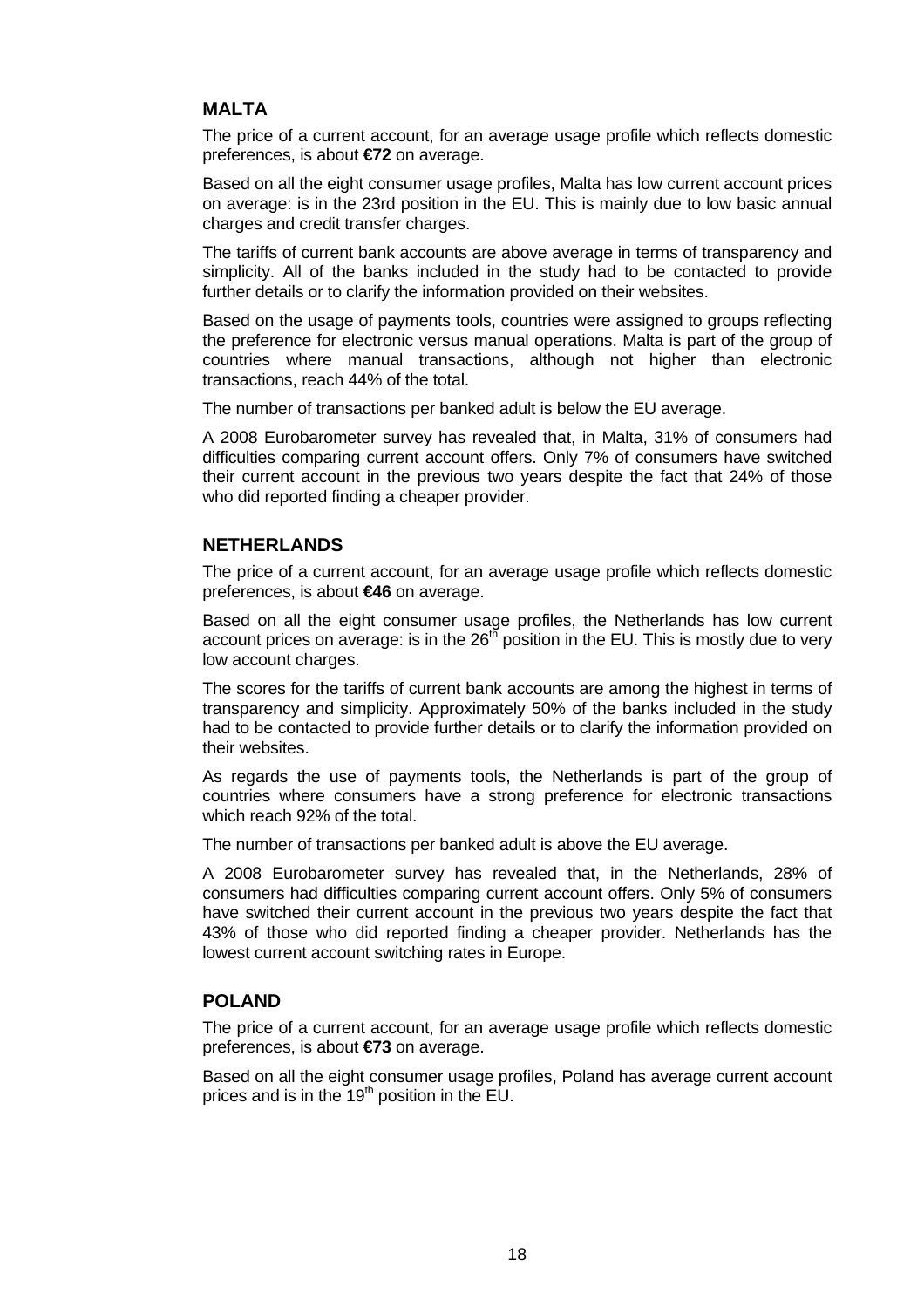The tariffs of current bank accounts are below average in terms of transparency and below average in terms of simplicity. Approximately 80% of the banks included in the study had to be contacted to provide further details or to clarify the information provided on their websites.

As regards the use of payments tools, Poland is part of the group of countries where manual transactions, although not higher than electronic transactions, reach 43% of the total.

The number of transactions per banked adult is below the EU average.

A 2008 Eurobarometer survey has revealed that, in Poland, 22% of consumers had difficulties comparing current account offers. Only 8% of consumers have switched their current account in the previous two years despite the fact that 64% of those who did reported finding a cheaper provider.

### **PORTUGAL**

The price of a current account, for an average usage profile which reflects domestic preferences, is about **€45** on average.

Based on all the eight consumer usage profiles, Portugal has low current account prices on average: is in the  $24<sup>th</sup>$  position in the EU. This is mainly due to very low account charges.

The tariffs of current bank accounts are above average in terms of transparency and simplicity. Approximately 70% of the banks included in the study had to be contacted to provide further details or to clarify the information provided on their websites.

Based on the usage of payments tools, countries were assigned to groups reflecting the preference for electronic versus manual operations. Portugal is part of the group of countries where consumers have a preference for electronic transactions which reach 83% of the total.

The number of transactions per banked adult is below the EU average.

A 2008 Eurobarometer survey has revealed that, in Portugal, 32% of consumers had difficulties comparing current account offers. Only 8% of consumers have switched their current account in the previous two years despite the fact that 64% of those who did reported finding a cheaper provider.

### **ROMANIA**

The price of a current account, for an average usage profile which reflects domestic preferences, is about **€83** on average.

Based on all the eight consumer usage profiles, Romania has average current account prices and is in the 14<sup>th</sup> position in the EU.

The tariffs of current bank accounts are below average in terms of transparency but above average in terms of simplicity. More than 70% of the banks included in the study had to be contacted to provide further details or to clarify the information provided on their websites.

As regards the use of payments tools, Romania is part of the group of countries where consumers have a preference for manual transactions which reach 90% of the total.

The number of transactions per banked adult is the second lowest in the EU.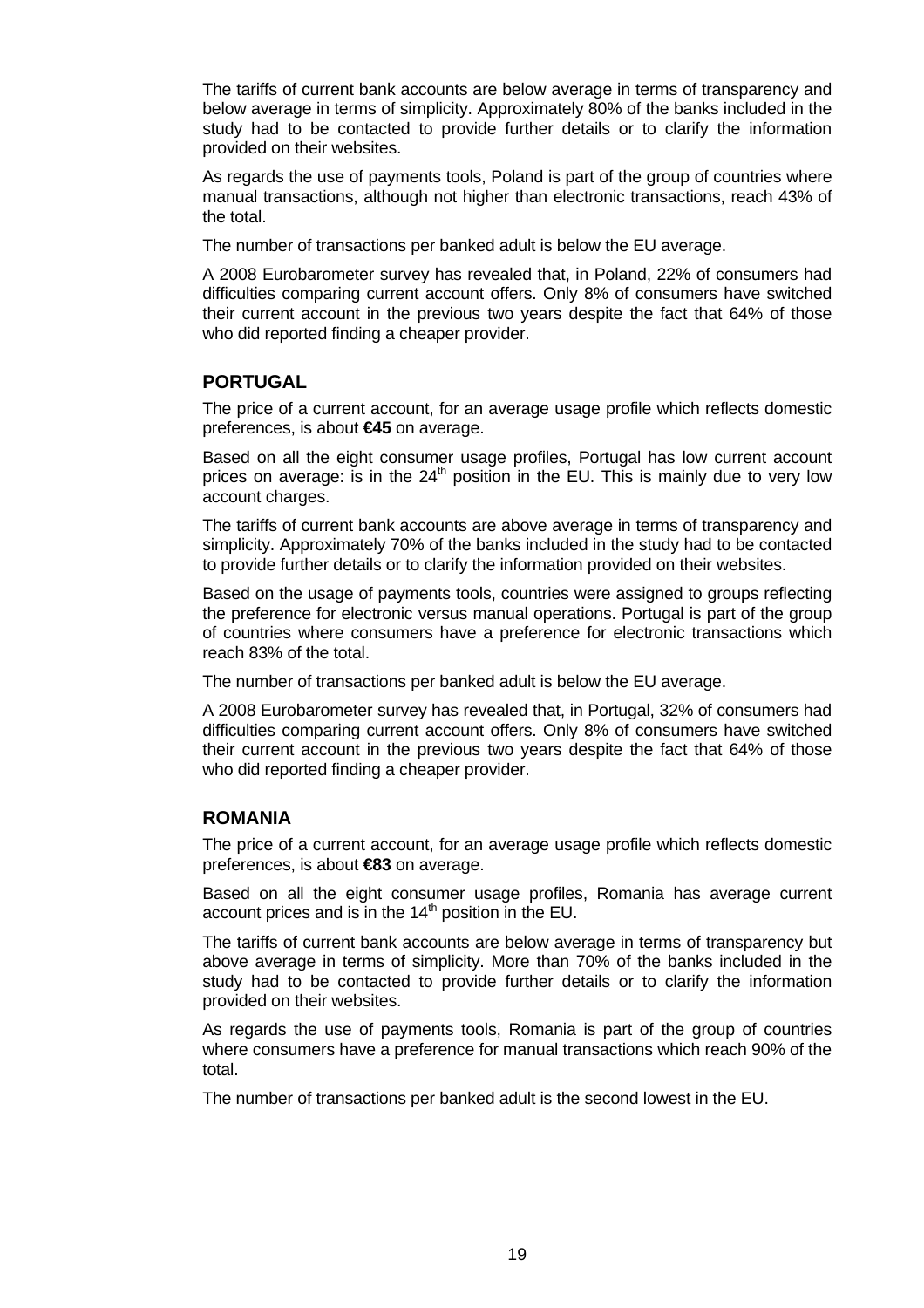A 2008 Eurobarometer survey has revealed that, in Romania, 33% of consumers had difficulties comparing current account offers. Only 10% of consumers have switched their current account in the previous two years despite the fact that 33% of those who did reported finding a cheaper provider.

### **SLOVAKIA**

The price of a current account, for an average usage profile which reflects domestic preferences, is about **€74** on average.

Based on all the eight consumer usage profiles, Slovakia has average current account prices and is in the 11<sup>th</sup> position in the EU.

The tariffs of current bank accounts are above average in terms of transparency and simplicity. Approximately 60% of the banks included in the study had to be contacted to provide further details or to clarify the information provided on their websites.

As regards the use of payments tools, Slovakia is part of the group of countries where consumers have a preference for electronic transactions which reach 75% of the total.

The number of transactions per banked adult is below the EU average.

A 2008 Eurobarometer survey has revealed that, in Slovakia, 31% of consumers had difficulties comparing current account offers. Only 9% of consumers have switched their current account in the previous two years despite the fact that 49% of those who did reported finding a cheaper provider.

### **SLOVENIA**

The price of a current account, for an average usage profile which reflects domestic preferences, is about **€100** on average.

Based on all the eight consumer usage profiles, Slovenia has high current account prices on average: it ranks as the  $8<sup>th</sup>$  most expensive country in the EU. This is mainly due to high basic annual charges.

The tariffs of current bank accounts are above average in terms of transparency and simplicity. Approximately 70% of the banks included in the study had to be contacted to provide further details or to clarify the information provided on their websites.

Based on the usage of payments tools, countries were assigned to groups reflecting the preference for electronic versus manual operations. Slovenia is part of the group of countries where manual transactions, although not higher than electronic transactions, reach 32% of the total.

The number of transactions per banked adult is below the EU average.

A 2008 Eurobarometer survey has revealed that, in Slovenia, 24% of consumers had difficulties comparing current account offers. Only 7% of consumers have switched their current account in the previous two years despite the fact that 51% of those who did reported finding a cheaper provider.

### **SPAIN**

The price of a current account, for an average usage profile which reflects domestic preferences, is about **€178** on average.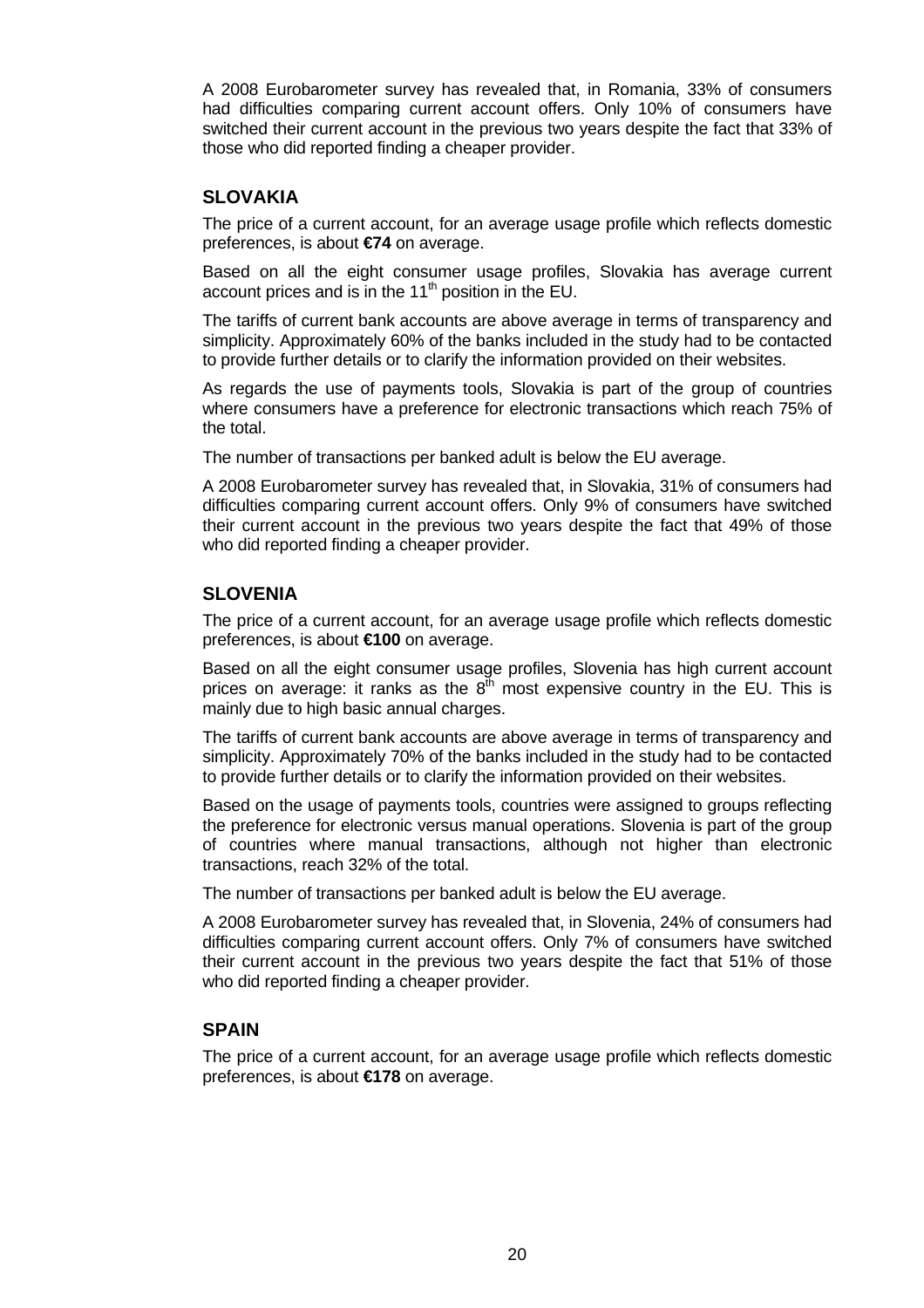Based on all the eight consumer usage profiles, Spain has very high current account prices: it is the second most expensive country in the EU. This is due to all key charges being very high.

The tariffs of current bank accounts are below average in terms of transparency and below average in terms of simplicity. More than 90% of the banks included in the study had to be contacted to provide further details or to clarify the information provided on their websites.

As regards the use of payments tools, Spain is part of the group of countries where consumers have a preference for electronic transactions which reach 75% of the total.

The number of transactions per banked adult is below the EU average.

A 2008 Eurobarometer survey has revealed that, in Spain, 27% of consumers had difficulties comparing current account offers. Only 15% of consumers have switched their current account in the previous two years despite the fact that 59% of those who did reported finding a cheaper provider. Spain has the highest current account switching rate in Europe.

### **SWEDEN**

The price of a current account, for an average usage profile which reflects domestic preferences, is about **€62** on average.

Based on all the eight consumer usage profiles, Sweden has average current account prices and is in the  $18<sup>th</sup>$  position in the EU. This is mainly due to very low account charges combined with high debt card charges.

The tariffs of current bank accounts are above average in terms of transparency and simplicity. Approximately 70% of the banks included in the study had to be contacted to provide further details or to clarify the information provided on their websites.

As regards the use of payments tools, Sweden is part of the group of countries where consumers have a preference for electronic transactions, which reach 85% of the total.

The number of transactions per banked adult is above the EU average.

A 2008 Eurobarometer survey has revealed that, in Sweden, 40% of consumers had difficulties comparing current account offers. Only 8% of consumers have switched their current account in the previous two years despite the fact that 53% of those who did reported finding a cheaper provider.

### **UNITED KINGDOM**

The price of a current account, for an average usage profile which reflects domestic preferences, is about **€103** on average.

Based on all the eight consumer usage profiles, the United Kingdom has average current account prices and is in the  $17<sup>th</sup>$  position in the EU. This is mostly due to most charges being very low combined with very high account charges.

The tariffs of current bank accounts are below average in terms of transparency but above average in terms of simplicity. More than 50% of the banks included in the study had to be contacted to provide further details or to clarify the information provided on their websites.